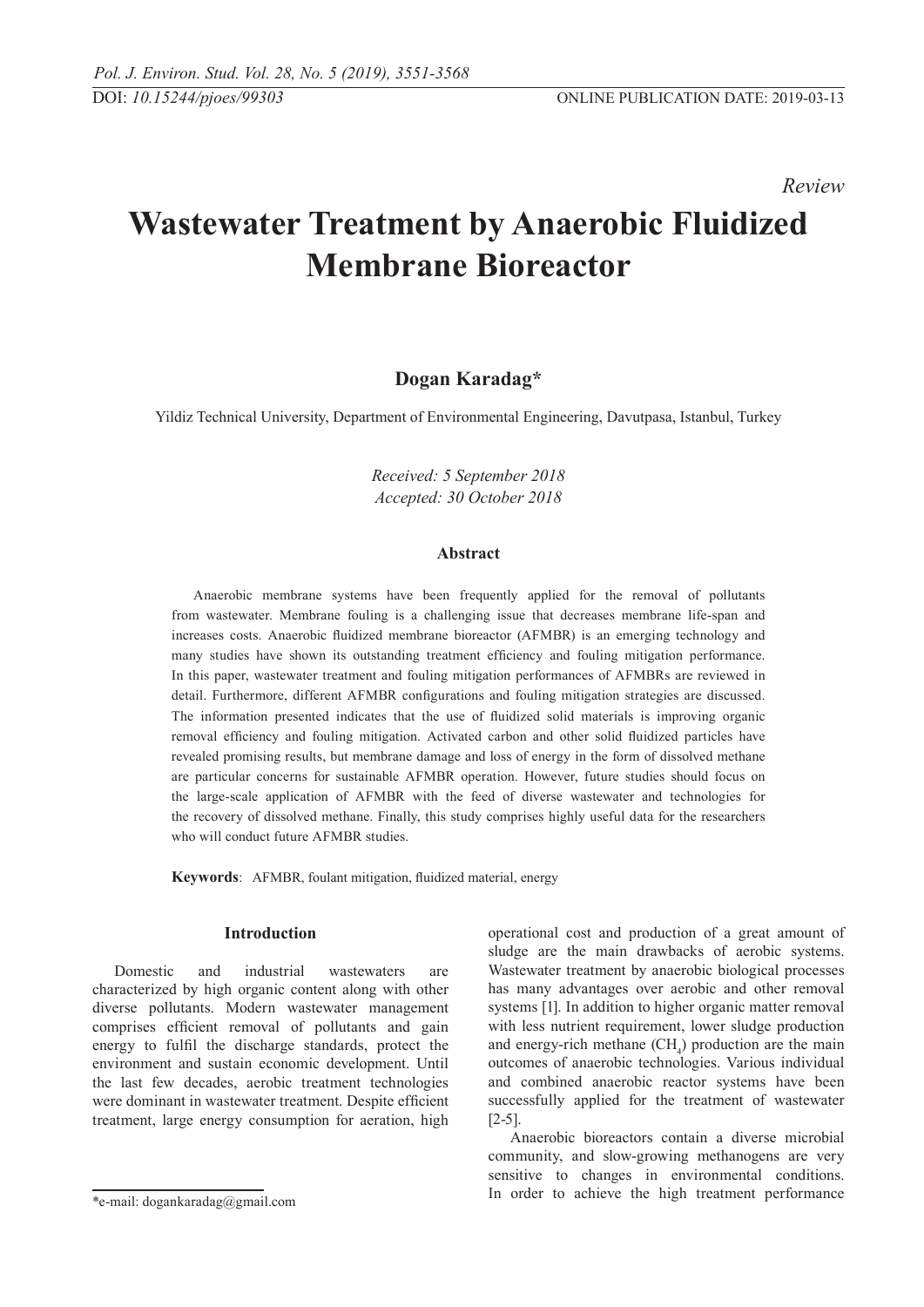along with energy production, the amount of methanogens and other microbial biomass need to be kept at elevated concentrations. This can be managed by uncoupling the hydraulic retention time (HRT) and sludge retention time (SRT) in anaerobic bioreactors. Anaerobic membrane bioreactors are efficient for retaining a high concentration of biomass and producing high-quality effluent through uncoupling hydraulic and solid retention times [6-8]. This review paper focuses on wastewater treatment by anaerobic fluidized membrane bioreactor (AFMBR). Applications of AFMBR are evaluated based mainly on reactor configuration, treatment performance and fouling mitigation in detail. In addition, microbial community and energy issues are also assessed. Moreover, the summarized information in this paper will be very useful for future AFMBR studies.

# **Results and Discussion**

# Anaerobic Membrane Bioreactor

In recent years AnMBRs have received great attention for the treatment of domestic and industrial wastewaters. In addition to high effluent quality, AnMBRs offer less sludge production, easy control and energy production in the form methane [9-11]. Additionally, they are energy-efficient systems and require 70-100% less energy than activated sludge systems [12]. Another advantage of AnMBRs is high biomass retention, operation at relatively short HRT and a smaller footprint [13-14]. Moreover, long SRT enhances the degradation of particulate and colloidal organics, reduces biosolid production and improves effluent water quality [15-16].

Membrane fouling is the major obstacle to widespread application of AnMBR in wastewater treatment since it reduces membrane life-time and increases operational costs [17-18]. Membrane fouling is affected by various parameters including hydrodynamic conditions, material properties, reactor design and sludge characteristics [19-20]. Membrane fouling reduces permeate flux or increases the trans membrane pressure (TMP) depending on the operation mode. In anaerobic membrane systems, biogas sparging is extensively used for fouling control and significant enhancement in operation time, and reductions in sludge cake formation have been reported [21-22]. The main drawback of biogas sparging is its operational cost due to the elevated energy consumption that prevents the widespread application in membrane bioreactors [23-25].

As an alternative to other methods, mechanical scouring of foulants from membrane surface by fluidization of solid particles has gained attention in recent years. It has been proven that solid particles such as activated carbon, mineral oxides, clay minerals, and

chitosan, etc., decrease fouling and improve performance in MBRs with low energy consumption [26-29]. Solid particles are also supporting media for the development of microbial communities, and attached-growth biofilms enhance fouling mitigation and organic removal [30-31]. In particular, activated carbon with great surface area has provided remarkable enhancement in fouling control and biomass development. In the study of Ding et al., (2014), they found that GAC addition into the EGSB improved the COD removal efficiency, reduced soluble microbial products, polysaccharides and proteins around 25%, and primarily decreased cake layer resistance by 53.5% [32]. Activated carbon prevents a sudden rise in TMP while amino acids, biopolymers, humics and fulvic acids are effectively removed by both mechanical scouring and adsorption mechanisms [33-34].

# Anaerobic Fluidized Membrane Bioreactor

The anaerobic fluidized membrane bioreactor (AFMBR) is a novel emerging technology that combines the properties of anaerobic fluidized bed reactor (AFBR) and submerged membrane filtration. In addition to higher treatment efficiency, long-term operation with no or less membrane fouling could be managed through the fluidization of solid materials [35]. Biodegradation through developed biofilm on fluidization media and the adsorption of pollutants along with membrane filtration provide high-quality effluent [36-37]. Physical interaction of fluidization media with membrane surface removes foulants and improves operational performance. AFMBR technology has advantages of low energy demand and less fouling problems over other AnMBRs [38-39].

# AFMBR Configurations

To date, AFMBR studies have been mostly performed as lab-scale and detailed summaries of AFMBR configurations, and performances are given in Tables 1 and 2. AFMBR can be constructed as a single- or two-stage combination with other reactors. In the two-stage system, AFMBR is commonly operated as a post-treatment step for effective removal of pollutants and to meet stringent discharge standards. Single-stage AFMBR studies have been mainly performed to optimize operational conditions, investigate the hydrodynamics of fluidized materials and for model studies [37, 39-42]. Researchers have also conducted comparative studies to evaluate the performance of solid particles and fluidization methods [40, 43]. However, Cheng et al., (2018) constructed a pilot-scale single-stage AFMBR for the treatment of cold-rolling emulsion wastewater from the steel industry [44]. In two-stage systems, AFMBR have been commonly installed for the polishing of effluents from AFBR [36-37, 45-48].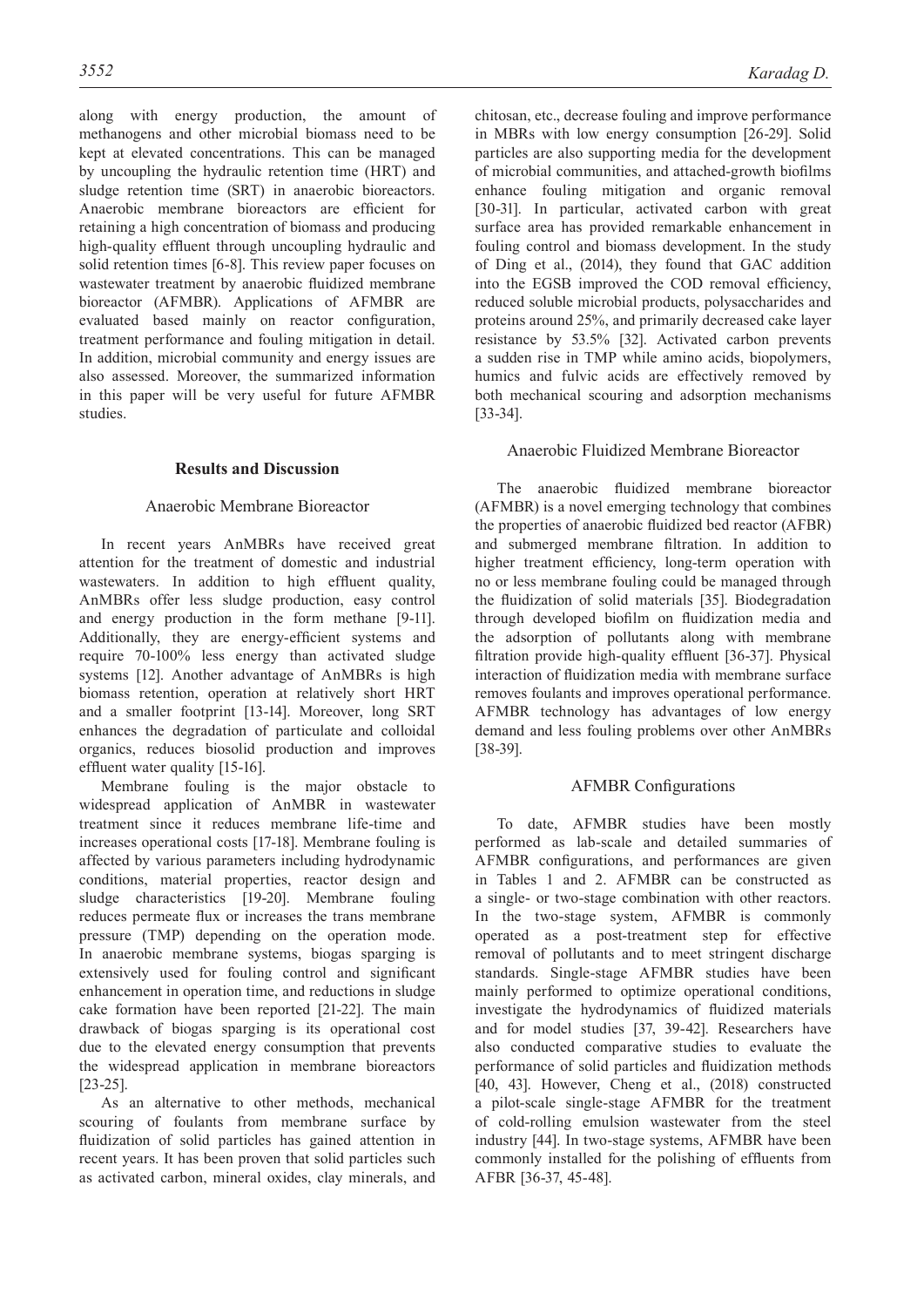|                                                                                                                  | Reference                      | 49                                                                                       | 37                                          | 43                                                                          | 46                                                                        | 50                                                                                          | $\overline{2}$                                                                 | 51                                                                                      | 52                                           | 53                                                                                 | 54                                            | $\overline{40}$                                                                   |
|------------------------------------------------------------------------------------------------------------------|--------------------------------|------------------------------------------------------------------------------------------|---------------------------------------------|-----------------------------------------------------------------------------|---------------------------------------------------------------------------|---------------------------------------------------------------------------------------------|--------------------------------------------------------------------------------|-----------------------------------------------------------------------------------------|----------------------------------------------|------------------------------------------------------------------------------------|-----------------------------------------------|-----------------------------------------------------------------------------------|
|                                                                                                                  | Study results                  | and fouling mitigation<br>removal performance<br>COD removal $>90\%$ ,<br>PAC has higher | independent of HRT<br>COD removals is       | effective on fouling<br>control in different<br>All materials are<br>ratios | decreases and TMP<br>rapidly increases<br>At shorter HRTs.<br>COD removal | ture has no significant<br>Decrease in tempera-<br>removal until 15 °C<br>effect on organic | Microbial diversity<br>changes with tem-<br>perature                           | affected by GAC size,<br>Foiling mitigation is<br>membrane placing<br>packing ratio and | Acetate is useful to<br>acclimate GAC        | fluidization increased<br>fouling mitigation<br>sparging to GAC<br>Addition of gas | AFMBR effectively<br>remove COD               | increase fouling miti-<br>circulation together<br>Liquid and gas<br>gation by PET |
|                                                                                                                  | Operation<br>duration          | 9 days                                                                                   | 195 days                                    |                                                                             | 160 days                                                                  | 111 days                                                                                    | $>355$ days                                                                    | $\mathbf I$                                                                             | 120 days                                     | 230 days                                                                           | 131 days                                      | 25 days                                                                           |
| Table 1. Configurations and treatment performance of single-stage AFMBR studies (LS: lab-scale, PS: pilot-scale) | concentration<br>Pollutant     | 460 mg/L                                                                                 | 216 mg/L                                    | 513 mg                                                                      | 234-425 mg<br>COD/L                                                       | 247-449 mg<br>COD/L                                                                         | 310-480 mg<br>COD/L                                                            |                                                                                         | 92-153 mg<br>COD/L                           | 106-408 mg<br>COD/L                                                                | 153-329 260 mg<br>COD/L                       |                                                                                   |
|                                                                                                                  | Feed Wastewater                | Synthetic domestic<br>wastewater                                                         | Synthetic wastewater                        | Synthetic wastewater                                                        | domestic wastewater<br>Synthetic and real                                 | domestic wastewater<br>Synthetic and real                                                   | Synthetic and real<br>primary effluent<br>wastewater                           | Model foulant<br>solution                                                               | Primary domestic<br>wastewater               | Seafood industry                                                                   | Domestic wastewater                           | Model foulant solu-<br>tion                                                       |
|                                                                                                                  | Temperature                    | 35°C,                                                                                    | 25°C                                        | temperature<br>Ambient                                                      | 35°C                                                                      | 35,25,15°C                                                                                  | 25°C,10°C                                                                      | $\mathbf I$                                                                             | $22^{\circ}$ C                               | I                                                                                  | $22^{\circ}$ C                                | Room temp.                                                                        |
|                                                                                                                  | HRT                            | $3 - 24 h$                                                                               | $2.2 - 3.3 h$                               |                                                                             | $4-8$ h                                                                   | 6h                                                                                          | $4.2 - 14h$                                                                    |                                                                                         | $1.0 - 1.3h$                                 | $4-8h$                                                                             | 1.3 h                                         | ı                                                                                 |
|                                                                                                                  | solid<br>material<br>Fluidized | PAC, GAC                                                                                 | GAC                                         | GAC, 0.18-2 mm<br>Silica, 1-2 mm<br>PET, 3 mm                               | GAC                                                                       | GAC                                                                                         | GAC                                                                            | Saturated GAC,<br>$0.5 - 2.0$ mm                                                        | GAC                                          | GAC                                                                                | GAC                                           | PET, 3mm                                                                          |
|                                                                                                                  | Membrane char-<br>acteristic   | Kubota 0.4 µm                                                                            | PVDF hollow<br>fiber 0.1 µm                 | PVC flat sheet<br>$0.4 \,\mu m$                                             | Hollow fiber<br>$0.4 \,\mathrm{\upmu m}$                                  | Hollow fiber<br>$0.4 \,\mathrm{\upmu m}$                                                    | PVDF/ceramic<br>tubular                                                        | PVDF hollow<br>fiber 0.1 µm                                                             | <b>PVDF</b> hollow<br>fiber 0.1 µm           | PVDF hollow<br>fiber 0.1 µm                                                        | PVDF hollow<br>fiber 0.1 µm                   | PVDF hollow<br>fiber 0.1 µm                                                       |
|                                                                                                                  | Study purpose                  | Examine the effect of dif-<br>ferent activated carbon                                    | Comparison of single and<br>two-stage AFMBR | Examination the effect<br>AFMBR performance<br>fluidized material on        | and HRT on wastewater<br>Examine GAC addition<br>treatment                | Examine temperature<br>effect on wastewater<br>treatment                                    | and microbial diversity at<br>Evaluation of treatment<br>different temperature | Examine the effect GAC<br>properties on fouling<br>control                              | Effect of acclimation of<br>GAC on treatment | Examine the effect of<br>fluidization methods                                      | Performance comparison<br>of four bioreactors | Comparison of fluidiza-<br>tion methods                                           |
|                                                                                                                  | Reactor/<br>Scale              | <b>AFMBR</b><br>$^{21}$                                                                  | <b>AFMBR</b><br>$^{1S}$                     | <b>AFMBR</b><br>$^{21}$                                                     | <b>IAFMBR</b>                                                             | <b>IAFMBR</b><br>21                                                                         | <b>AFMBR</b><br>$^{2}$                                                         | <b>AFMBR</b><br>27/                                                                     | <b>AFMBR</b><br>$^{21}$                      | <b>AFMBR</b><br>$^{21}$                                                            | <b>AFMBR</b><br>$^{21}$                       | <b>AFMBR</b><br>7.5                                                               |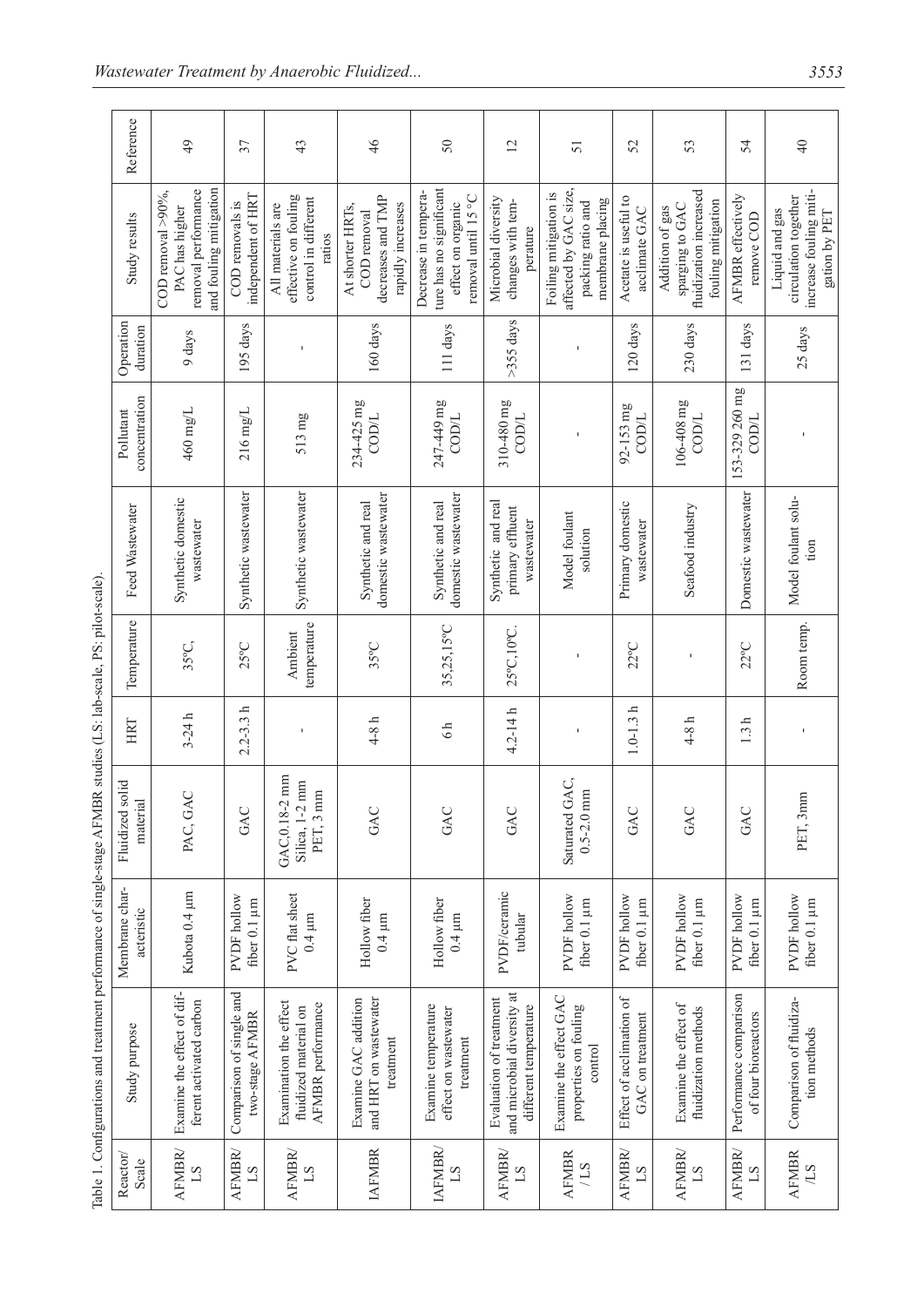| 55                                                            | 56                                                                                         | $\frac{1}{4}$                                                                    | 57                                                                                                                      | 4                                                                                                                                     | 42                                                                                          | 58                                                                                                                     |                                                                       | Reference                                                                                                         | 36                                   | 59                                                                                 |
|---------------------------------------------------------------|--------------------------------------------------------------------------------------------|----------------------------------------------------------------------------------|-------------------------------------------------------------------------------------------------------------------------|---------------------------------------------------------------------------------------------------------------------------------------|---------------------------------------------------------------------------------------------|------------------------------------------------------------------------------------------------------------------------|-----------------------------------------------------------------------|-------------------------------------------------------------------------------------------------------------------|--------------------------------------|------------------------------------------------------------------------------------|
| Maintenance cleaning<br>is effective on fouling<br>mitigation | 100% suspended<br>$>97\%$ COD and<br>solid removal                                         | Large GAC is more<br>efficient on fouling<br>mitigation                          | For both membranes<br>COD removal was<br>higher than 90%                                                                | 73-98% COD re-<br>moval                                                                                                               | fouling mitigation and<br>to experimental data<br>model had higher fit<br>PET was better on | combining biological<br>anaerobic model and<br>well to experimental<br>fouling model fitted<br>Developed model<br>data |                                                                       | Study results                                                                                                     | $0.028$ k $Wh/m3$ energy             | treatment and less energy<br>Two-stage is efficient on<br>demand                   |
|                                                               |                                                                                            | f,                                                                               | $\mathbf I$                                                                                                             |                                                                                                                                       | $\mathbf{I}$                                                                                |                                                                                                                        |                                                                       |                                                                                                                   |                                      | 192 days                                                                           |
|                                                               | $100-4590$ mg<br>COD/L                                                                     |                                                                                  |                                                                                                                         | 860-1240 mg<br>COD/L                                                                                                                  |                                                                                             |                                                                                                                        |                                                                       | concentra-<br>Pollutant<br>tion                                                                                   | 513 mg<br>COD/L                      | mgCOD/L<br>153                                                                     |
| Synthetic                                                     | Municipal waste-<br>water                                                                  |                                                                                  | Synthetic industrial<br>wastewater                                                                                      | Cold-rolling<br>wastewater                                                                                                            | treatment                                                                                   | treatment                                                                                                              |                                                                       | Feed Wastewater                                                                                                   | wastewater<br>Synthetic<br>domestic  | wastewater<br>domestic<br>Primary                                                  |
| $25^{\circ}$ C                                                | $23^{\circ}$ C                                                                             | f,                                                                               | $\mathbf{I}$                                                                                                            |                                                                                                                                       |                                                                                             | $25^{\circ}$ C                                                                                                         |                                                                       |                                                                                                                   | 35°C                                 | $25^{\circ}$ C                                                                     |
| $0.88 - 3h$                                                   | 3 <sub>h</sub>                                                                             | f,                                                                               | $\mathbf{I}$                                                                                                            | $1.5 - 4.0d$                                                                                                                          | $1.6 - 1.8$                                                                                 | $2.88 - 7.5 h$                                                                                                         |                                                                       | HRT                                                                                                               |                                      | $h$ )+(1.0-1.9 h)<br>$(0.75 - 1.5)$                                                |
| GAC                                                           |                                                                                            | GAC, 0.18-                                                                       | GAC                                                                                                                     | GAC, 0.6-2.0                                                                                                                          | PET, 3.0 mm,<br>mm<br>Silica 1.5                                                            | mm<br>PET-3.0 r                                                                                                        |                                                                       | solid mate-<br>Fluidized<br>rial                                                                                  | GAC                                  | GAC                                                                                |
| Al2O3 ceramic<br>$0.5 \mu m$                                  | <b>PVDF</b> hollow<br>fiber 0.1 µm                                                         | fiber 0.003 µm<br>PVDF hollow<br>$0.1 \mu m$                                     | membranes, 1<br>µm, 0.1 µm                                                                                              | fiber $0.035 \mu m$<br>PVDF hollow                                                                                                    | <b>PVDF</b> hollow<br>fiber 0.1 µm                                                          | Flat-tubular<br>membrane,<br>ceramic<br>$0.5 \,\rm \mu m$                                                              |                                                                       | characteristic<br>Membrane                                                                                        | PVDF hollow<br>fiber 0.1 µm          | fiber MF 0.1<br>PVC hallow<br>$\mathbb{H}$                                         |
|                                                               |                                                                                            |                                                                                  |                                                                                                                         |                                                                                                                                       |                                                                                             |                                                                                                                        |                                                                       | Study purpose                                                                                                     | Wastewater treat-<br>ment            | mestic wastewater<br>Treatment of do-                                              |
| <b>AFMBR</b><br>$^{1S}$                                       | <b>AFMBR</b><br>27/                                                                        | <b>AFMBR</b><br>$^{21}$                                                          | <b>AFMR/LS</b>                                                                                                          | <b>AFMBR</b><br>PS                                                                                                                    | <b>AFMBR</b><br>$^{21}$                                                                     | <b>AFMBR</b><br>$^{21}$                                                                                                |                                                                       | Reactor/Scale                                                                                                     | AFBR+AFMBR<br>LS.                    | AFBR+AFMBR<br>/LS                                                                  |
|                                                               | 395 days<br>260 mg COD/L<br>performance and fouling<br>Investigate treatment<br>mitigation | 260 days<br>GAC, 1.0-1.4 mm<br>Comparison of single and<br>two-stage performance | 178 mg COD/L<br>Synthetic wastewater<br>$3 \text{ mm}$<br>presentation to under-<br>Mathematical model<br>stand fouling | 662 mg TOC/L<br>Flat-tube ceramic<br>membrane for treatment<br>and uncoated ceramic<br>Comparison of coated<br>and fouling mitigation | 302 days<br>Investigate COD removal<br>and microbial diversity                              | 260 mg COD/L<br>Synthetic wastewater<br>Model development                                                              | 250 days<br>250 mg COD/L<br>Synthetic wastewater<br>Model development | studies (LS: lab-scale, PS: pilot-scale).<br>Table 2. Configurations and treatment performance of two-stage AFMBR | Operation<br>duration<br>Temperature | 99% overall COD removal.<br>production by AFMBR<br>120 days<br>$2.0 - 2.8 + 2.2 h$ |

| Referenc                         | 36                                                                        | 59                                                               |  |  |
|----------------------------------|---------------------------------------------------------------------------|------------------------------------------------------------------|--|--|
| Study results                    | 9% overall COD removal<br>production by AFMBR<br>$0.028$ k $Wh/m3$ energy | Iwo-stage is efficient on<br>treatment and less energy<br>demand |  |  |
| Operation<br>duration            | 120 days                                                                  | 192 days                                                         |  |  |
| concentra-<br>Pollutant<br>tion  | 513 mg<br>COD/L                                                           | mgCOD/L<br>153                                                   |  |  |
| Temperature   Feed Wastewater    | wastewater<br>Synthetic<br>domestic                                       | wastewater<br>domestic<br>Primary                                |  |  |
|                                  | 35°C                                                                      | $25^{\circ}$ C                                                   |  |  |
| HRT                              | $2.0 - 2.8 + 2.2 h$                                                       | $h$ + (1.0-1.9 h)<br>$(0.75 - 1.5)$                              |  |  |
| solid mate-<br>Fluidized<br>rial | GAC                                                                       | GAC                                                              |  |  |
| characteristic<br>Membrane       | PVDF hollow<br>fiber $0.1 \mu m$                                          | PVC hallow<br>fiber MF 0.1<br>Ξ                                  |  |  |
| Study purpose                    | Wastewater treat-<br>ment                                                 | mestic wastewater<br>Treatment of do-                            |  |  |
| Reactor/Scale                    | AFBR+AFMBR/                                                               | <b>AFBR+AFMBR</b><br>/LS                                         |  |  |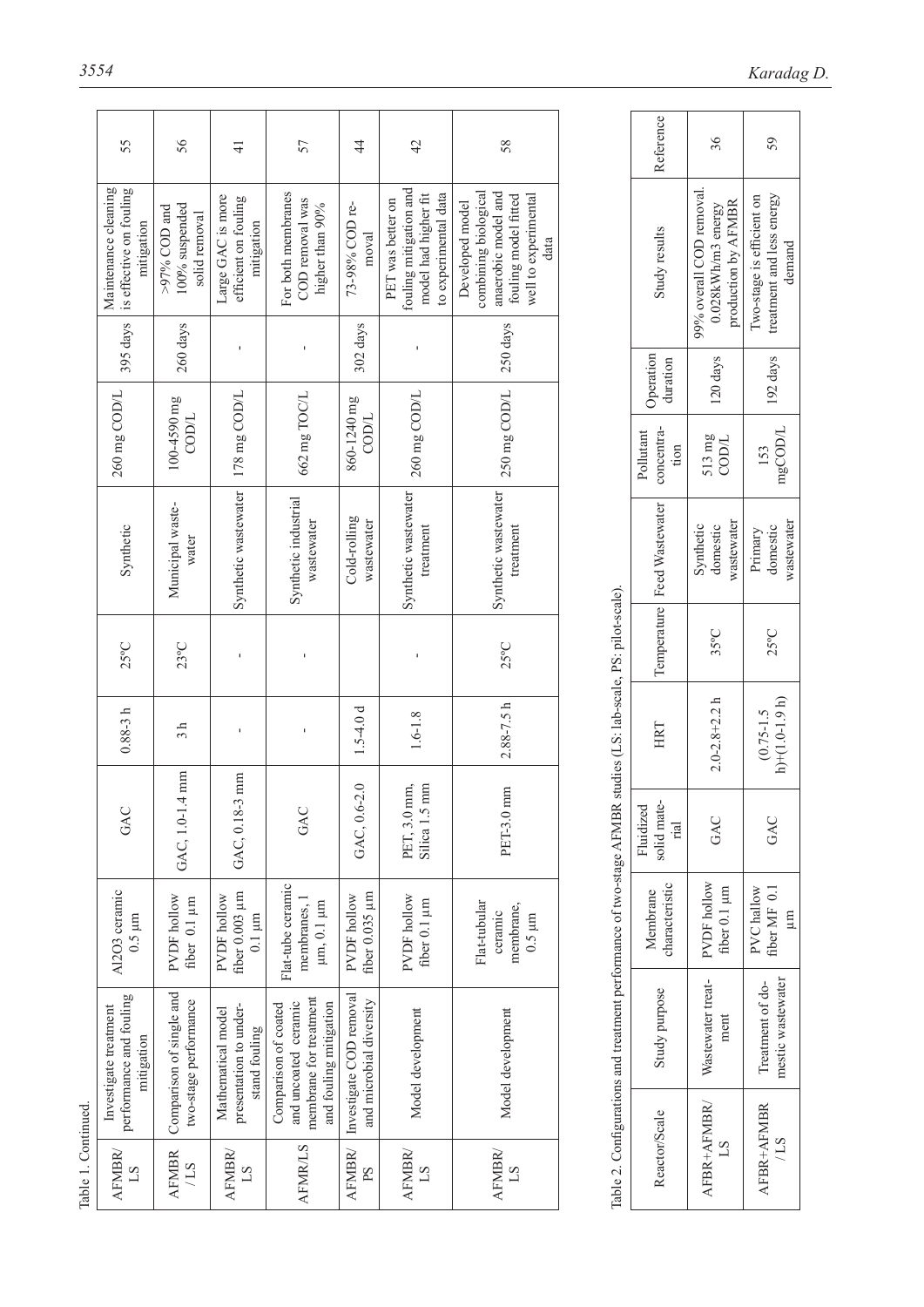|                    | $\infty$                                         | $\overline{6}$                                                               | 37                                                                 | 45                                                   | 62                                                                    | 63                                                                      | $\mathcal{L}$                         | 65                                    | 48                                                           | 66                                              | 67                                          |
|--------------------|--------------------------------------------------|------------------------------------------------------------------------------|--------------------------------------------------------------------|------------------------------------------------------|-----------------------------------------------------------------------|-------------------------------------------------------------------------|---------------------------------------|---------------------------------------|--------------------------------------------------------------|-------------------------------------------------|---------------------------------------------|
|                    | 84-91 COD% removal and<br>low energy consumption | noticeable negative effect on<br>Low temperatures have no<br>organic removal | systems had similar removal<br>Single and two-stage<br>performance | 81-94% COD removal                                   | energy-efficient wastewater<br>treatment performance<br>Effective and | >90% pharmaceuticals<br>removal                                         | AFMBR has high polishing<br>potential | Membrane damaged<br>significiantly    | $>$ 94% organic removal, and<br>efficient fouling mitigation |                                                 | 96% benzothiazole removal                   |
|                    | 310 days                                         | months<br>$\overline{1}$                                                     | 202 days                                                           | 485 days                                             | 50 days                                                               | 299 days                                                                | 200 days                              | 765 days                              | 365 days                                                     | 112 days                                        | 185 days                                    |
|                    | 154-235 mg<br>COD/L                              | 235-300 mg<br>$216 \, \rm mg$<br>COD/L<br>$\text{conv}$                      |                                                                    | 273-362 mg<br>COD/L                                  | $210\,\mathrm{mg}$<br>COD/L                                           | 38-1000 mg<br>COD/L                                                     | $250 \text{ mg/L}$                    |                                       | 310-480 mg<br>COD/L                                          | 316-469 mg<br>COD/L                             | $3000 \text{ mg}$<br>COD/L                  |
|                    | Primary domes-<br>tic wastewater                 | wastewater<br>domestic<br>Primary                                            | wastewater<br>Synthetic                                            | wastewater<br>domestic<br>Primary                    | wastewater<br>domestic<br>Primary                                     | wastewater<br>municipal<br>Primary                                      | wastewater<br>Synthetic               | wastewater<br>domestic<br>Primary     | Synthetic and<br>real primary<br>wastewater<br>effluent      | wastewater<br>domestic<br>Primary               | benzothiazole<br>wastewater<br>Synthetic    |
|                    | $25^{\circ}$ C                                   | $10-25$ °C                                                                   | $25^{\circ}$ C                                                     | 8-30°C                                               | $25^{\circ}$ C                                                        | $20-25$ °C                                                              | $25^{\circ}$ C                        |                                       | 25°C, 10°C                                                   | temperature<br>Room                             | 35°C                                        |
|                    | $1.0 h + 1.3 h$                                  | $1h+1,3h$                                                                    | $0.8 - 1.5h$                                                       | $2.0 - 11.1 + 2.6 - 4.8$                             | $4-24 h+1 h$                                                          | $0.45 - 8.0 h + 0.83 -$<br>3.0 <sub>h</sub>                             | $3 h+(0.93-1.16) h$                   | J.                                    | $4.2 - 8 h + 1.8 - 6h$                                       | $8.8 + 1.4 - 3.8 h$                             | $4-8 h$                                     |
|                    | GAC                                              | GAC                                                                          | GAC                                                                | GAC                                                  | GAC                                                                   | GAC                                                                     | GAC                                   | $0.80 - 4.0$ mm<br>GAC                | GAC                                                          | GAC                                             | GAC                                         |
|                    | PVDF hallow<br>fiber                             | PVC hallow<br>fiber MF<br>$0.1~\mu\mathrm{m}$                                | <b>PVDF</b> hollow<br>fiber $0.1 \mu m$                            | <b>PVDF</b> hollow<br>fiber 0.03 µm                  | <b>PVDF</b> hollow<br>fiber 0.1 µm                                    | PVDF hollow<br>fiber $< 0.1 \mu m$                                      | <b>PVDF</b> hollow<br>fiber 0.1 µm    | <b>PVDF</b> hollow<br>fiber 0.03 µm   | PVDF/ceramic<br>tubular                                      | <b>PVDF</b> hollow<br>fiber 0.1 µm              | Hollow fiber<br>$0.4 \mu m$                 |
|                    | Treatment of waste-<br>water                     | of temperature on<br>Examine effect<br>performance<br>treatment              | two-stage AFMBR<br>Comparison of<br>single and                     | treatment of<br>Continuous<br>wastewater<br>domestic | treatment by<br>wastewater<br>two-staged<br>Domestic<br><b>AFMBR</b>  | organic matter from<br>Removal of phar-<br>maceuticals and<br>municipal | Wastewater<br>treatment               | Evaluation of mem-<br>brane integrity | Waste treatment<br>and fouling<br>mitigation                 | two-staged system<br>treatment by<br>Wastewater | benzothiazole<br>Treatment of<br>wastewater |
| Table 2. Continued | AFBR+AFMBR                                       | AFBR+AFMBR                                                                   | AFBR+AFMBR/<br>$^{1S}$                                             | AFBR+AFMBR/PS                                        | MFC+AFMBR/LS                                                          | AFBR+AFMBR/                                                             | ABR+AFMBR/LS                          | AFBR+AFMBR<br>/PS                     | DFF+AFMBR/LS                                                 | MFC+AFMBR/                                      | (AFBR+AFMBR)<br><b>IAFMBR</b>               |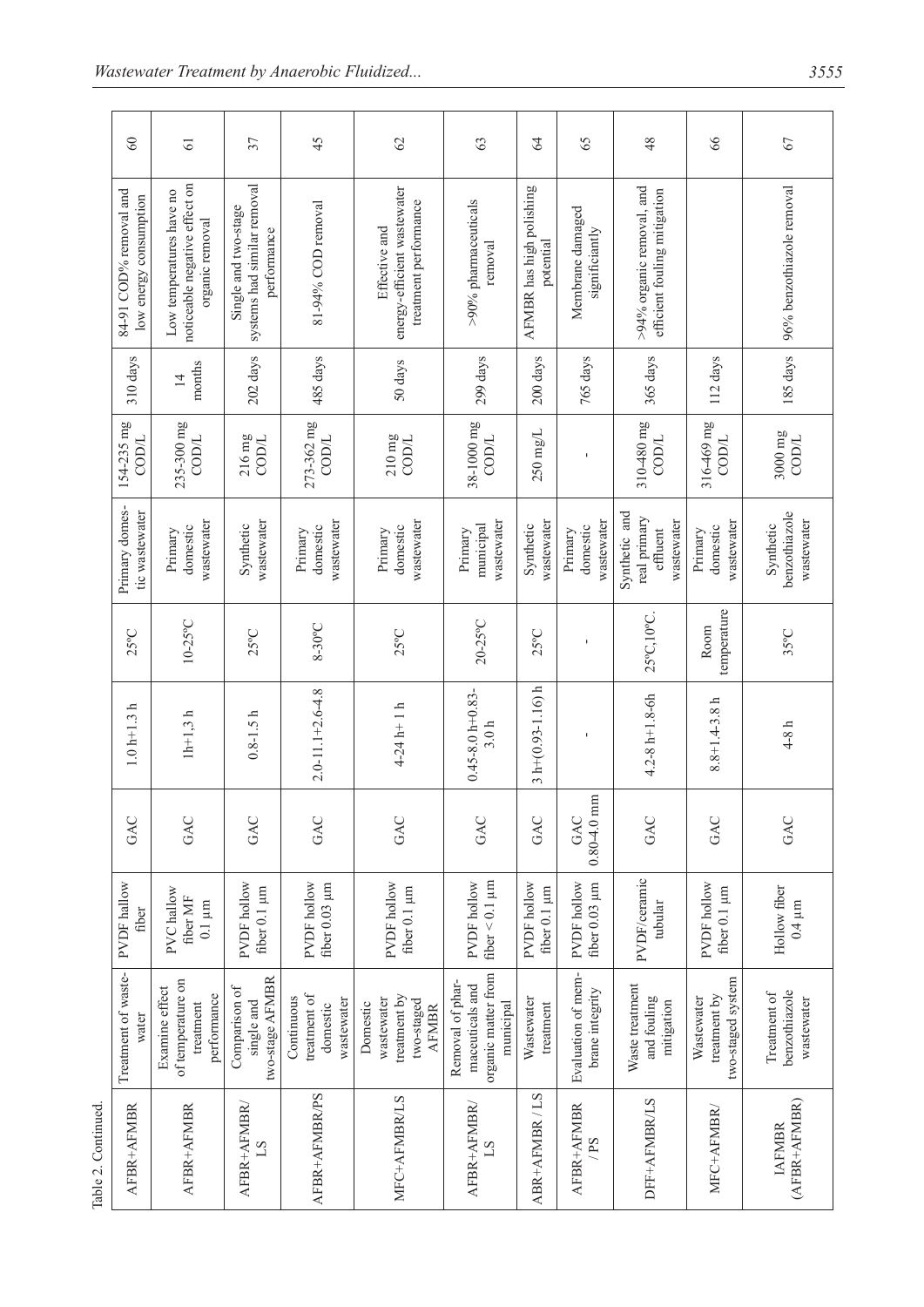|                     | 56                                                                   |                                  | $\frac{8}{3}$                                                                   | 69                                                                        | 70                                                                 |  |  |
|---------------------|----------------------------------------------------------------------|----------------------------------|---------------------------------------------------------------------------------|---------------------------------------------------------------------------|--------------------------------------------------------------------|--|--|
|                     | suspended solid removal.<br>>97% COD and 100%<br>AFBR is unnecessary | 80-83% COD                       | larger glass beads provided<br>better fouling mitigation<br>77-83% COD removal, | microbial diversity is af-<br>COD removal $>90\%$ ,<br>fected by HRT      | 93% COD removal with<br>high energy-efficient<br>operation         |  |  |
|                     | 260 days                                                             | 47 days                          | 154 days                                                                        | 297 days                                                                  | 350 days                                                           |  |  |
|                     | 36-3060 mg<br>To second<br><b>AFMBR</b><br>COD/L                     | 369 COD<br>mg/L.                 | 446 COD<br>mg/L.                                                                | 2961-3337                                                                 | $250 \text{ mg}$<br>COD/L                                          |  |  |
|                     | wastewater<br>Municipal                                              | wastewater<br>Municipal          | wastewater<br>Municipal                                                         | Benzothiazole<br>benzothiazole<br>wastewater<br>Synthetic                 | Synthetic<br>domestic                                              |  |  |
|                     | $23^{\circ}$ C                                                       | $20^{\circ}$ C                   | $20^{\circ}$ C                                                                  | 35°C                                                                      | $25^{\circ}$ C                                                     |  |  |
|                     | $2 h+2h$                                                             | $1.6 - 1.8h$                     | $1.3 - 2.3 h$                                                                   | $12 - 24h$                                                                | $1.3 - 2.1 h$                                                      |  |  |
|                     | $1.0 - 1.4$ mm<br>GAC                                                | Glass beads,<br>$1.5 \text{ mm}$ | Glass beads,<br>$0.8 - 1.2$ ,<br>$1.5 \text{ mm}$                               | $12 - 24h$                                                                | GAC                                                                |  |  |
|                     | <b>PVDF</b> hollow<br>fiber 0.1 µm                                   | UF100 and<br>Ceramic<br>MF0.4    | Cerannic<br>UF100                                                               | PVDF hollow<br>fiber 0.4 µm                                               | ceramic mem-<br>brane, $0.5 \mu m$<br>Double sided<br>flat-tubular |  |  |
|                     | Comparison of<br>performance<br>single and<br>two-stage              | Wastewater<br>treatment          | Wastewater<br>treatment                                                         | removal and micro-<br>on benzothiazole<br>bial community<br>Effect of HRT | Wastewater treat-<br>ment and fouling<br>mitigation                |  |  |
| Table 2. Continued. | AFBR+AFMBR<br>/PS                                                    | AFBR+AFMBR                       | AFBR+AFMBR                                                                      | $(AFBR+AFMBR)$<br><b>IAFMBR</b>                                           | AFBR+AFMBR                                                         |  |  |

An integrated anaerobic fluidized bed membrane bioreactor (IAFMBR) was constructed by combining the properties of AFBR and AFMBR in the same reactor. IAFMBR consists of outer, middle and inner tubes and the outer tube is operated as AFBR and its effluent is fed to AFMBR in an inner tube [46, 50, 67, 69]. Some researchers have installed AFMBR as a polishing treatment for the effluent from different reactors. Experimental results have proven that AFMBR is a very successful polishing reactor for the removal of remaining pollutants from down-flow floating media filter (DFM) [48], anaerobic baffled reactor (ABR) [64], upflow sludge blanket reactor (UASB) [53] and microbial fuel cell (MFC) [66, 62]. Bae et al., (2014) compared the performances of single-stage and two-stage AFMBRs for the treatment of municipal wastewater [37]. In both systems, AFMBR achieved considerable COD (97%) and suspended solid (100%) removal efficiencies. Researchers concluded that AFMBR alone provides superior effluent quality, and eliminating first-stage AFBR has no significant effect on overall treatment performance. Similar outstanding performance of single AFMBR were reported for the treatment of low-strength synthetic wastewater for more than 200 days continuous operation. Besides, single AFMBR offers benefits of less energy consumption and lower construction and operational costs. However, raw wastewater characteristics, desired effluent quality, characteristics of membrane and fluidizing solid materials should be considered for performance comparison and system design.

Membrane is a crucial component of AFMBR and different membrane types and modules have been experienced for wastewater treatment. Among polymeric membranes, PVDF hollow fiber and flat-sheet membranes with different nominal sizes have been configured into AFMBRs [39-41, 60-62, 65, 71]. According to test results, long-term integrity of PVDF hollow-fiber membranes manufactured with the same materials and processes vary considerably between manufacturers [72]. On the other hand, PVC hollow-fiber and flat-sheet membranes have been preferred due to their low costs and high mechanical strength [43]. In recent years, the use of ceramic membranes in AFMBR operations has gained much interest due to higher resistance against harsh environmental conditions [42, 47, 55]. Düppenbecker et al. (2017) stated that higher burning temperature during the manufacture of ceramic membrane provides higher resistance against mechanical scouring [68]. Ceramic membranes can be used with or without coating materials in MBR applications. Ahmad et al. (2018) compared the performances of uncoated and coated flat-tubular ceramic membranes consisting of 80% pyrophyllite and 20% of alumina with nominal pore of 1.0 µm [57]. They found that coated membrane had higher organic removal efficiency and achieved higher fouling mitigation performance when GAC particles were fluidized.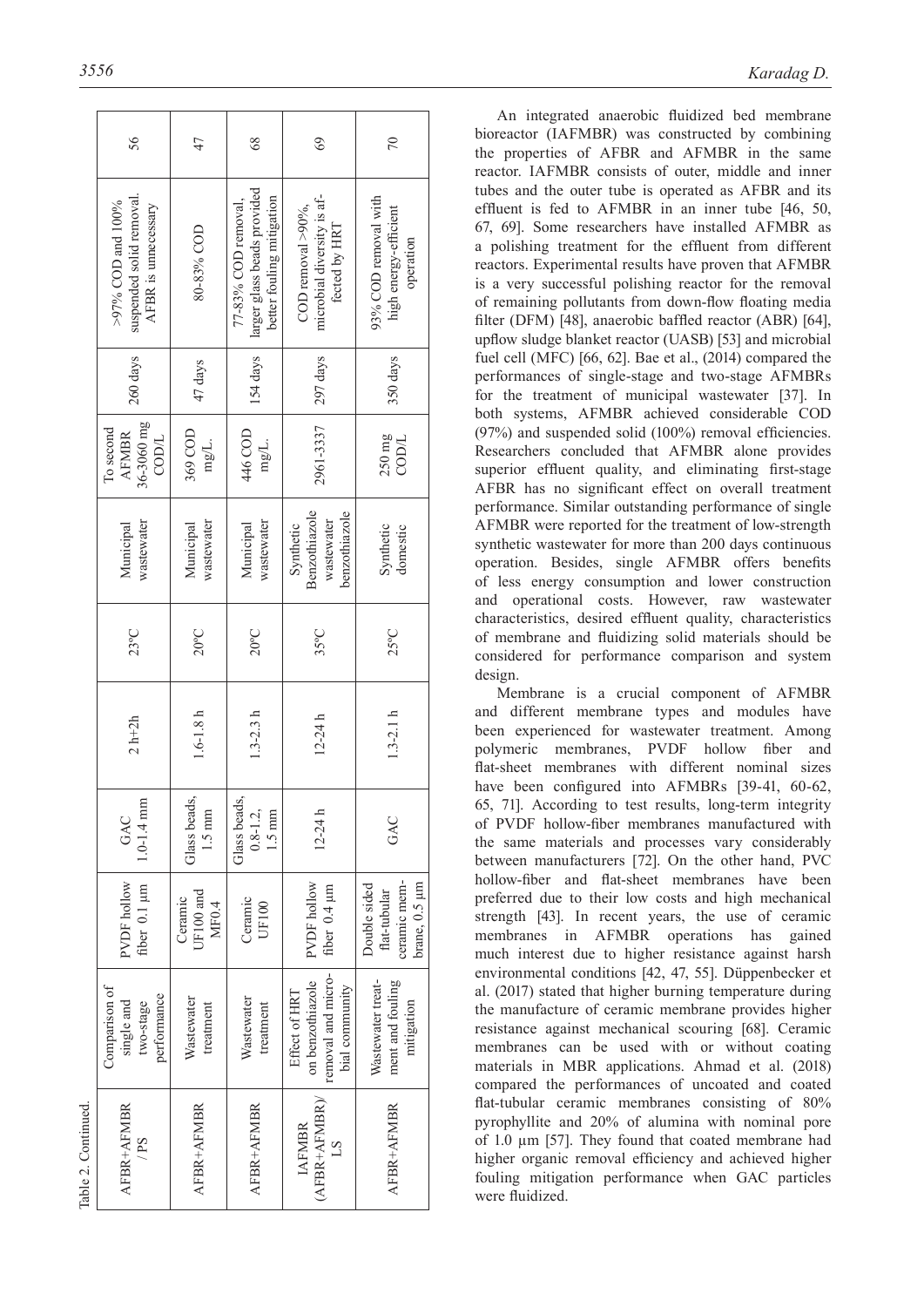Various fluidizing solid materials, namely activated carbon [36, 44, 52, 66], glass beads [68], silica [43], and polyethylene terephthalate (PET), have been used in AFMBR reactors. Granulated active carbon (GAC) and powdered activated carbon (PAC) have been mostly utilized due to higher mechanical scouring efficiency and pollutant removal capacity. GAC also has the advantage of biofilm development on a surface that contributes improvement on biological treatment performance of AFMBR. Additionally, biofilm on GAC enhances fouling mitigation efficiency by lowering VSS in bulk liquid and decreasing microbial extracellular polymeric substances (EPS) and soluble microbial products (SMP) [37, 40]. COD removal performance of microbial biofilms is quite high, even in harsh conditions and is not significantly affected by the changes in operational parameters [45]. Fresh GAC [50, 57, 60-62, 65] is widely used in AFMBR operations and some researchers also have used saturated [51] and biologically active carbons [44, 55]. Among them, fresh GAC particles have been proven to have more efficient fouling mitigation and critical flux improvement [57]. Moreover, diffuser, nozzle or cobblestones can be placed at the bottom of the AFMBR for supporting the fluidized media and uniform distribution of recirculation wastewater [43-44, 57-58]. Düppenbecker et al., (2017) fixed a wire cloth at the bottom of the membrane module for the same purposes, but frequent clogging by biomass dropped pressure and increased energy consumption [47].

#### Treatment of Organic Matters

AFMBR studies have been performed mainly for the removal of organic matters by feeding real or synthetic wastewater. To date, most of the studies were conducted by feeding low-strength wastewater. Domestic wastewater has been mainly used as feedstock, whereas few studies were performed with industrial wastewater. Dutta et al. (2014) examined the removal of pharmaceuticals and organic matters from municipal wastewater by a two-stage AFMBR [63]. A pilot-scale single-state AFMBR was applied for polishing the treated cold-rolling emulsion wastewater from the steel industry with COD range of 860-1240 mg/L. Single AFMBR was operated for the treatment of effluents of synthetic textile and seafood industry wastewaters from UASB and AFBR, respectively [53, 57]. Integrated anaerobic fluidized-bed membrane bioreactors (IAFMBR) were successfully operated for the treatment of high-strength synthetic benzothiazole production wastewater [69]. Domestic and industrial wastewaters are rich in organic matter and also contain nitrogen and phosphorus in various forms. Chaiprapat et al., (2016) reported that approximately one third of the nitrogen in the digestate of UASB treating seafood processing wastewater was organic nitrogen [53].

Real wastewater may contain coarse materials and it is better to feed them after pre-treatment or

settlement to AFMBR. Many researchers preferred primary clarified domestic wastewater in their AFMBR studies [41, 61-62]. Düppenbecker and his colleagues applied 160 μm pre-screening on municipal wastewaters [47, 68]. Dutta et al. (2014) applied pre-treatment using a 10 µm filter for sieving domestic wastewater, while Bae et al. (2013) compared the effect of pre-treatments of 10 µm cartridge filter and 1 mm screen for the treatment of primary settled domestic wastewater in two-stage AFMBR [63, 60]. Pre-treatment with 10 µm provided 60% TSS removal, but 1 mm screening has insignificant efficiency. Although influent COD concentrations after two pre-treatments were different, AFMBR supplied similar effluent quality [60]. Furthermore, variations in pollutant concentrations of influent of real wastewater should be considered during the AFMBR operation. Especially TSS and COD fluctuations may induce big load changes on a bioreactor and accelerate membrane fouling.

Working with synthetic wastewater is useful for investigating the parameter in detail and excluding undesirable factors. Hu and Stuckey (2007) used synthetic wastewater (460 mg COD/L) [49]. In some operations, AFMBR was fed by a low-strength synthetic wastewater containing a mixture of sodium acetate and propionate with a total COD concentration of 250 mg/L [55, 58, 70]. AFMBR can be operated first with synthetic wastewater until it obtains stable performance, and then real wastewater is fed to the reactor. Seib et al., (2016) fed the reactor by synthetic primary effluent wastewater for 320 days and then continued with primary effluent wastewater [48]. Gao and his colleagues first fed the integrated anaerobic fluidized bed membrane bioreactor (IAFMBR) with synthetic wastewater containing acetate as a substrate and then gradually fed it with domestic wastewater [46, 50]. Researchers have also preferred model foulant solutions to investigate the effects of conditions on fouling mitigation and hydrodynamics of fluidized solid particles in the reactor. In a model solution, bovine serum albumin and sodium alginate are used to represent proteins and polysaccharides, whereas polystyrene and bentonite are particulate foulants [39- 40, 67, 73].

Pollutant-removing mechanisms in AFMBR are mainly membrane filtration and biodegradation, while adsorption makes for a great contribution in the case of GAC fluidization. In two-stage systems, AFMBR is mostly applied post-treatment for polishing remaining pollutants. Even treatment efficiency of the first step of a two-staged system is weak, with efficient removal mechanisms in AFMBR ensuring high effluent quality. Bae et al., (2014) compared the performances of single and two-stage AFMBRs for the treatment of lowstrength synthetic wastewater (200 mg COD/L) at 25ºC. They found that a two-stage AFMBR system is capable of removing most biodegradable organics at relatively short HRT [37]. Kim et al., (2011) reported that AFMBR provided additional 87% COD removal after AFBR, and total removal efficiency was 99% in a two-staged system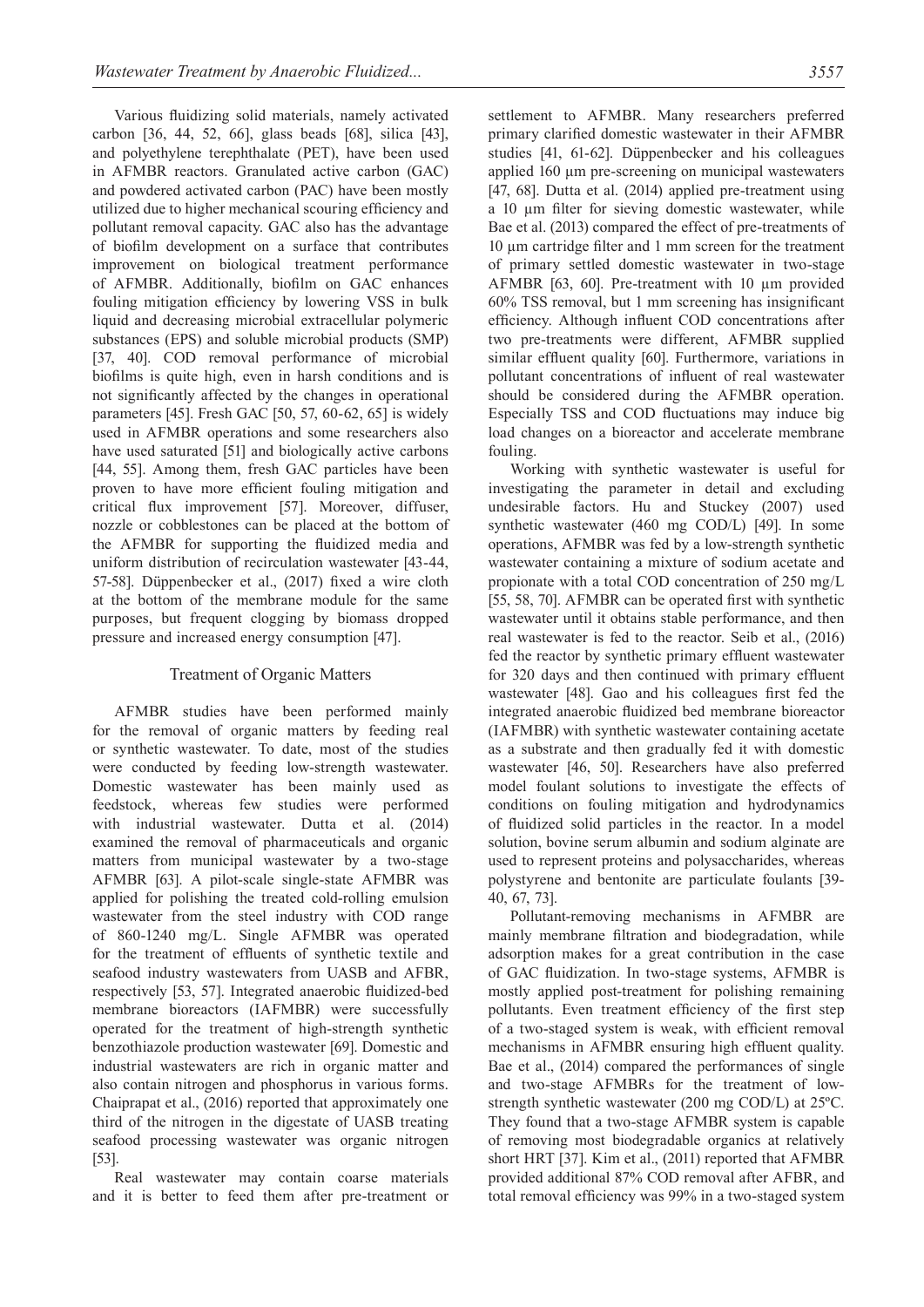[36]. In another study, overall removal efficiencies in two-stage increased to 96% COD and 100% TSS with superior polishing performance of AFMBR [64].

A two-stage AFMBR system was found to be very efficient for the removal of pharmaceuticals and organic matter from municipal wastewater. With effective membrane filtration, individual treatment performance of AFMBR was higher than AFBR, and 97% of target pharmaceuticals were removed in a two-stage system [63]. The combination of MFC and AFMBR is a promising treatment system to be used in the future with their superior treatment performance of domestic wastewater at ambient temperature. Almost half of the soluble COD was consumed by microorganisms in MFC, and total COD removal efficiency of MFC+AFMBR was 92.5%. The combination of settling in MFC and membrane filtration in AFMBR achieved 99% TSS removal [62]. Outstanding treatment performance of MFC and AFMBR is compatible with other twostaged systems applying for the treatment of domestic wastewater [47, 63]. Similar to the AFMBR system, IAFMBR also has higher tolerance against variations in influent pollutant load and achieved elevated organic removal efficiencies. IAFMBR produced stable COD removal performance (93.6-95.6%), and even AFBR removal efficiencies fluctuated at different influent benzothiazole [47].

Treatment performance of AFMBR is affected by membrane properties, HRT, temperature and organic loading. Membrane characteristics may act in different roles on the removal of pollutants. Düppenbecker et al. (2017) reported that overall COD removal was between 80% and 83% in all membrane types, although removal of dissolved COD with UF membranes was between 50% and 55% and MF with 41% [47]. AFMBR was operated using uncoated and coated ceramic membranes without GAC fluidization for the treatment of synthetic textile wastewater [57]. Coating with alumina decreased the pore size of ceramic membrane and increased organic rejection efficiencies from 60% to 71%. When AFMBR was operated with GAC fluidization, organic removal efficiencies of both membranes were higher than 90%. In addition, developing the foulant layer on membrane surface may act as a secondary membrane layer and improve rejection performance. Hu and Stuckey (2007) found that concentrations of COD and total VFAs in the reactor increased 3.3 and 5 times due to the rejection of organics by the cake layer on the membrane [49]. Enhancement in organic removal capacity positively affects methane production in AFMBR. Use of membrane in the anaerobic fluidized reactor induced a 30% increment in methane production, while specific methane production values were 0.28, 0.29 and 0.32 mg  $CH<sub>4</sub>/mgCOD$  with MF, UF100 and UF005 membranes, respectively [47, 68]. Li et al. (2017) examined the effect of increased benzothiazole on IAFMBR performance and found that biogas production steadily decreased with the increase in benzothiazole concentration, but methane yield was stable at around

0.31 m<sup>3</sup>CH<sub>4</sub>/kgCOD<sub>removed</sub> [67]. Interesting results were reported by LaBarge et al. (2016) for the treatment of domestic wastewater at ambient temperature [52]. Researchers applied four different acclimation methods on GAC and found that the acclimation of GAC communities to acetate substrate considerably enhance organic removal performance. Experimental results indicated that AFMBR performance can be improved by the acclimation of GAC before the operation and they achieved a COD increase from 63% to 84% after acetate acclimation.

Unlike other biological systems, AFMBR generally provides high organic removal performance at relatively short operational HRTs. In a two-stage system, AFMBR is very prospering for polishing the remaining VFAS from the effluent of the first reactor. Hu and Stuckey, (2007) operated a mesophilic AFMBR at HRT of 3 h for the treatment of synthetic wastewater (460 mg COD/L) and 95% of COD was removed [49]. Besides, complete VFA degradation and 75-80% soluble COD removal was obtained by two-staged AFMBR at HRT of 1.32 h at 25ºC [70]. In anaerobic treatment systems, lowering HRT increases organic loading on biomass and this may cause VFA accumulation and a reduction in reactor performance. Gao et al., (2014) investigated the impact of steady HRT reduction on the performance of an AFBR+AFMBR system [46]. In a two-stage system COD removal was the highest, with 76% at HRT of 8 h and then declined to 54.1% at HRT of 4 h. At the same time, volumetric COD removal was 0.69 g COD/L at HRT of 8 h and it increased to 0.95 g COD/L day at HRT of 6 h and did not change at HRT of 4 h. Researchers also reported an increase in methane production with the decrease in HRT. Similarly, Charfi et al., (2018) found that COD removal performance decreased at higher HRTs, but VSS is completely removed by the microfiltration membrane in all conditions [42]. However, Chaiprapat et al. (2016) obtained a slight increase in COD removal with the decline in HRT due to the increase in biomass within the reactor [53]. In contrast, some researchers observed no correlation between HRT increment and COD removal from wastewater [37, 45]. Similary, Kim et al. (2016) operated the AFMBR posttreatment for MFC effluent at different HRTs [66]. AFMBR produced similar COD removal efficiencies at all HRTs tested, which shows that AFMBR performs well at short HRT, and increasing HRT over 3.8 h has no noticable effect. Overall COD removal of MFC+AFMBR was 76% and both reactors contributed similar organic removal performance. Yoo et al. (2012) the average effluent chemical oxygen demand and biochemical oxygen demand concentrations of 25 and 7 mg/L yielded corresponding removals of 84% and 92%, respectively. Also, near complete removal of suspended solids was obtained. Biosolids production, representing 5% of the COD removed, equaled 0.049 g VSS/g BOD(5 reported that the reduction in HRT did not affect the performances of AFMBR alone and in the two-staged system, while average COD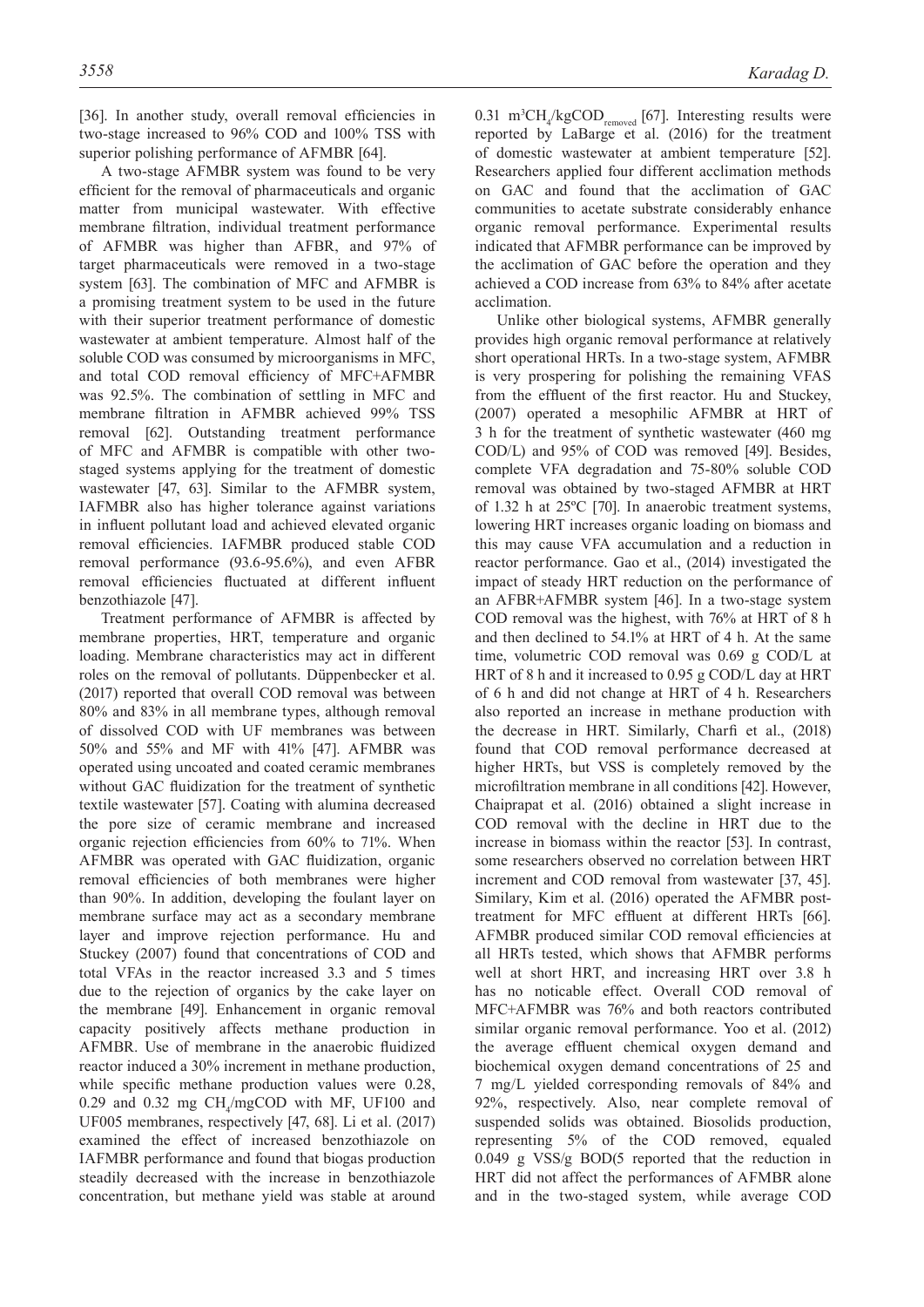removal efficiencies were 65% and 84%, respectively [59]. However, TSS removal in both systems slightly declined at lower HRT. Unlike to above-mentioned short HRT values, high-strength wastewaters need longer HRT values for effective treatment. Cheng et al., (2018) fed the AFMBR with high-strength real industrial wastewater (860-1120 mg COD/L) and obtained 90% organic removal at HRT of 1.5 days [44]. IAFMBR was operated at HRT range of 12-24 h for the treatment of benzothiazole wastewater at 35ºC. COD removal efficiencies were stable and slightly reduced from 93.6% at HRT of 24 h to 90.9% at HRT of 12 h.

Temperature is a critical factor on microbial activity, hydrolysis and pollutant removal performance. At lower temperatures a reduction in microbial activities and lower hydrolysis of organics are the main drawbacks of anaerobic treatment. AFMBR studies have been mostly performed at ambient temperatures [52, 58, 62, 70] or psychrophilic conditions [12, 50, 61] while fewer reactors were operated at mesophilic temperatures [46, 50, 69]. Comparative studies have been conducted to monitor the effect of changes in temperature on AFMBR performance. Shin et al. (2014) operated a pilot-scale two-stage AFMBR at actual daily temperatures between 8ºC and 30ºC in order to observe seasonal change [45]. Gao et al. (2014) operated IAFMBR by steadily decreasing temperature from mesophilic (35ºC) to psychrophilic (15ºC) conditions [50]. Seib et al. (2016) indicated that  $BOD<sub>5</sub>$  reduction efficiency slightly decreased from 96% at 25ºC to 94% at 10ºC during the treatment of municipal primary effluent [48]. Accordingly, Shin et al. (2014) indicated that treatment performance of two-staged AFMBR was dramatically affected with the changes in seasonal temperatures [45]. Average COD removal was 81% in winter, which increased to 89% and 94% in spring and summer periods, correspondingly. Even biological activity is affected at lower temperatures, with higher sorption capacity of GAC compensating the difference and removal efficiency of COD, which was always retained over 80%. Gao et al. (2014) found that organic removal was the highest at mesophilic conditions (35ºC). Decreasing the temperature to ambient values (25ºC) had no crucial effect on COD removal [50]. However, removal efficiency and volumetric removal rate of COD sharply dropped from 67% and 0.81 gCOD/L to 51% and 0.73 g COD/L after temperature was reduced to 15ºC. This drastic decrease in organic removal was likely related to the reduction in slow microbial activity along with higher volumetric COD loading. Similar trends were observed in methane production. Methane yields were 0.19 CH4 L/gCOD<sub>removed</sub> at 35°C and 25°C, but it rapidly decreased to  $0.14$  CH4 L/gCOD<sub>removed</sub> at 15ºC. Inversely, Yoo et al. (2014) obtained no significant decrease when temperature of AFBR+AFMBR was decreased from 25ºC to 10ºC for the treatment of domestic wastewater. Overall, COD and  $BOD<sub>5</sub>$  removal efficiencies were over 89% and 94% in all conditions. COD was removed mainly by AFBR in all cases and

the contribution of AFMBR on overall organic removal increased with the decrease in temperature because of higher sorption capacity of GAC and membrane filtration together [61].

The presence of VFA in effluent of anaerobic reactors indicates the incomplete conversion of organics to methane. Dominant organic acids are acetic, propionic, valeric and butyric acids in anaerobic systems. Biofilm on GAC are very active on VFA consumption and effluents of AFMBR systems contain fewer VFAs than gas-sparging anaerobic MBRs [55]. In anaerobic reactors, VFA production is very sensitive to the changes in operational conditions. Acetate concentration sharply increased about three times when HRT was reduced from 24 h to 12 for the treatment of benzothiazole, while acetate to total VFA ratio was the lowest at the highest HRR. Temperature has a similar effect to HRT on VFA generation. Gao et al. (2014) observed changes in COD removal mechanisms with the increase in VFA accumulation at lower temperatures [50]. At 35ºC, more than half of organics were converted methane, but that decreased below 40% at 15ºC. However, the COD:VFA ratio increased almost twofold. Three-fold higher acetate was detected at 15ºC than 35ºC in both reactors of twostage AFMBR. The percentage of acetic acid increased from around 50% to over 70%, with the decrease in temperature from 35ºC to 15ºC. These significant changes in VFAs and acetic acid amounts are related to the reduction in methanogenic activity. On the contrary, dropping a temperature from 15ºC to 10ºC did not cause any change in VFA concentration because of reduced hydrolysis [61]. In the operation of IAFMBR, VFA accumulation was observed with the increase of influent COD, and 36.1% of effluent COD was comprised of organic acids while the remainder was SMP.

#### Removal of Nutrients

Generally speaking, anaerobic microorganisms have lower nitrogen and phosphorus removal capacities. In AMFBR systems, nitrogen can be removed through biomass synthesis, adsorption to GAC and particulate settlement. Chaiprapat et al. (2016) reported that 18-35% of ammonia nitrogen from seafood-processing wastewater was removed in an AFMBR system [53]. Researchers found that biogas comprised 30-43% of nitrogen gas that originated from denitrification of nitrogen in AFMBR. The source of nitrate was aeration during storage in the feeding tank. In another study, nitrogen content was found in the range of 37-50% in biogas, and this was associated with the stripping of nitrogen gas in primary wastewater influent [59]. Yoo et al. (2014) concluded that the release of stripped nitrogen in biogas decreased from 61% to 34% in AFMBR with the decrease in temperature, which was due to the significant increase in influent BOD5 load of AMFBR from AFBR effluent [61]. Shin et al. (2014) indicated that total phosphorous and nitrogen did not change significantly during pilot-scale treatment of domestic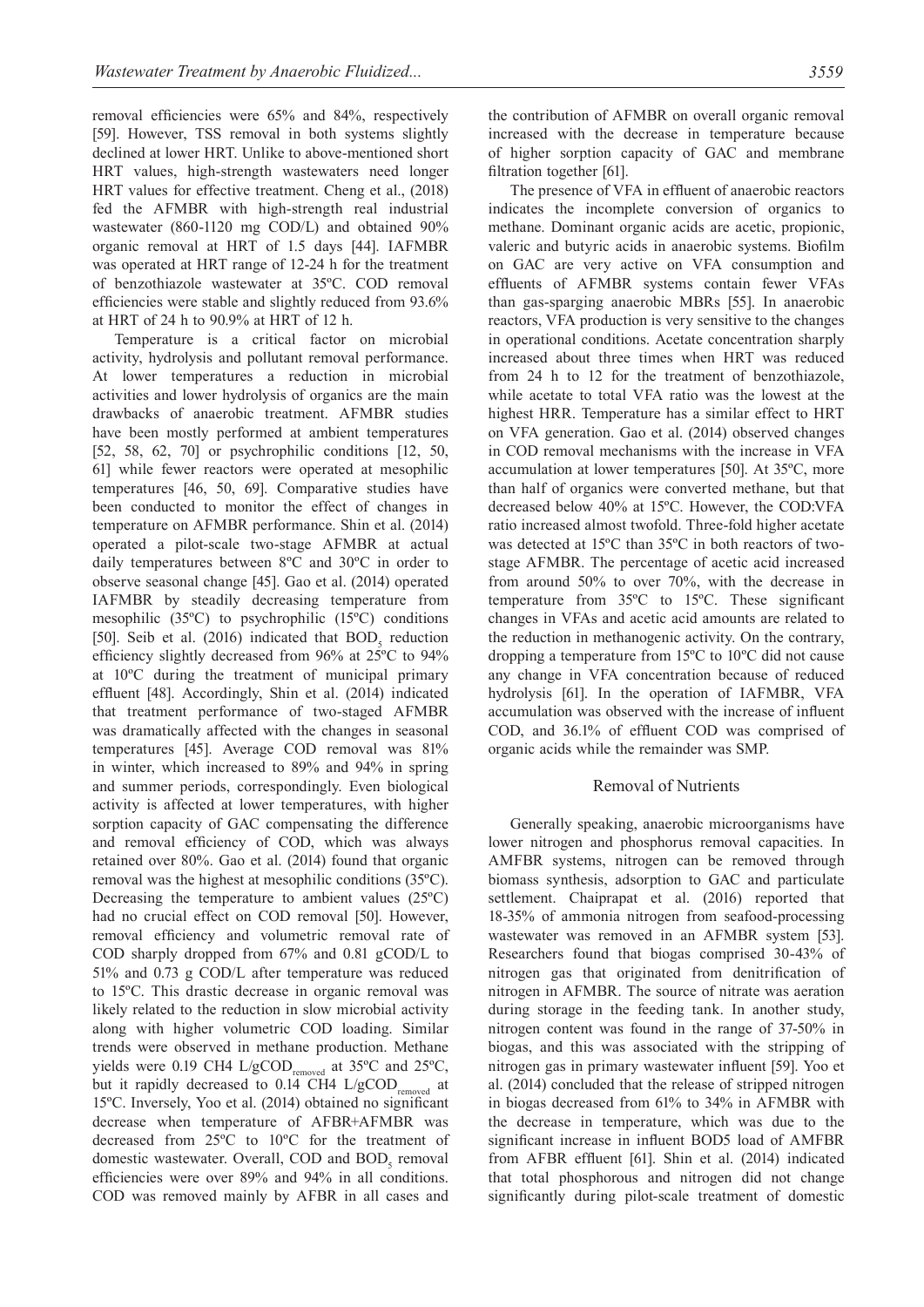wastewater at different temperatures and HRTs [45].

The presence of sulfate in influent wastewater negatively affects organic removal performance of anaerobic bioreactors. Sulfate is reduced to sulfide with the use of some organic carbon, and sulfatereducing bacteria competes with methane-producers [45, 47]. Sulfide in biogas is toxic to living organisms and corrosive to metals, and it reduces energy yields of methane and sulfide control system that increases the costs of anaerobic systems [60, 74, 75]. In two-stage systems, sulfate is reduced jointly by sulfate reducers in both reactors. Researchers found that domestic wastewater contained 63 mg sulfate/L, and half of sulftate was reduced in AFBR, and the remainder was removed in AFMBR [59, 61]. Sulfate removal is significantly dependent on temperature, and methane producers have the advantage of low temperature conditions. Shin et al. (2014) reported that sulfate reduction efficiency declined to 68% in induvial AFMBR and to 80% in a two-stage system in winter conditions, while all sulfates in both systems were removed in other seasons [45]. Sulfate reduction consumes available COD inside the reactor and reduces the energy production potential. However, researchers have reported several different ratios for COD consumption by sulfate reducers. Although Yoo et al. (2012) stated that sulfate reduction consumed 35% of COD, Yoo et al. (2014) reported that 15% of COD was directed to sulfate reduction [59, 61]. Shin et al. (2014) reported the lowest ratio of 10-11% [45]. During the treatment of municipal wastewater in two-staged AFMBR at 20°C, 95% sulfate was removed while 20% of COD was consumed by sulfate reducers [47]. Unlike others, Dutta et al. (2014)at HRT of 1.28 h and OLR of 5.65kg COD/m(3 indicated that there was no methane production in two-stage AFMBR when sulfate was available in municipal wastewater [63]. The different reported values are associated with the variations in wastewater characteristics, bioreactor configuration and operational conditions. More AFMBR studies in the future with different real wastewater sources will be useful for developing more efficient organic removal strategies.

#### Fouling Development

Fouling development in AnMBRs is affected by various factors. The content of suspended solid and volatile suspended solids in AFMBR was reported as significant parameters for membrane fouling [44]. In comparison to gas-sparging AnMBRs, single and two-staged AFMBR systems have very low EPS due to low VSS amount in the reactor bulk content [37]. Cake formation is easily formed due to biofoulant deposition on membrane. Researchers found that cake layer was the dominant fouling mechanism in single-stage AFMBR, and its contribution increased with the increased flux [47, 56]. Düppenbecker et al. (2017) observed rapid cake layer formation on ceramic membrane in the absence of fluidization. In comparison with ceramic membranes, cake layer fouling is more significant for polymeric

membranes and it forms more rapidly on hydrophobic membranes [47, 48]. Aslam et al. (2018) conducted an analyses that found that biofoulant on the membrane was mainly composed of proteins, carbohydrates, nucleic acids, fatty acids and amide [70].

Organic compounds are diffusing into pores in initial stages of filtration and causing pore fouling, and it could be more affective on membrane performance than cake layer fouling [42, 55, 57]. In comparison to cake layer, the removal of internal fouling is more difficult and chemical cleaning could be useful. Mechanical problems during AFMBR operation may also induce reversible fouling. Mechanical failure of the recirculation pump stopped GAC fluidization and significantly increased TMP, and systems continued operation after chemical cleaning. The increase in TMP was higher in the singlestage then two-staged AFMBR, which was likely related to higher organic loading [37]. Breaking GAC particles by recirculation pump may overflow into the recirculation line and increase TMP [36]. Yoo et al. (2014) reported that the pumping problem may cause incomplete GAC fluidization and rapid increase in TMP, whereas 2 hours of relaxation recovered reactor performance [61].

Bae et al. (2014) compared the single and two-stage AFMBR performance for the treatment of synthetic wastewater at 25°C. They found that single stage was more vulnerable to membrane fouling due to high biomass, while two-stage had more stable operation [37]. Membrane characteristics and pore size affect fouling development. Seib et al. (2016) configured AFMBR with PVDF and ceramic  $(A_1^1O_3)$  tubular membranes and obtained similar fouling rates during the treatment of synthetic solutions [48]. Similarly, Ahmad et al. (2018) observed similar fouling rates for uncoated and coated ceramic membranes [57]. Düppenbecker et al. (2017) reported that fouling rates of the ceramic UF membrane were lower than MF membrane [47]. The rejection performance of the MF membrane was lower than UF membrane but increased with increasing membrane fouling due to the diminished pore size of the MF membrane. It has been found that deposition of dissolved and colloidal organic matter into the ceramic MF membrane pores caused internal fouling, but ceramic UF membrane was free of internal fouling [68].

Changes in operational conditions are effective on fouling development. During the treatment of real wastewater, fluctuations in OLR and particulate matter accelerate fouling in membrane [68]. HRT significantly affects fouling since solids are easily accumulated on membrane surface at the higher flux and increased TMP across the membrane. At short HRT, the increase in suspended and volatile suspended solids caused an increase in proteins and carbohydrates, which increases membrane fouling [44, 55]. Gao et al. (2014) measured three times higher TMP values at HRT of 4 h than HRT of 6 h [46]. Researchers observed the accumulation of proteins and carbohydrates in AFMBR during the treatment of both synthetic and real wastewater.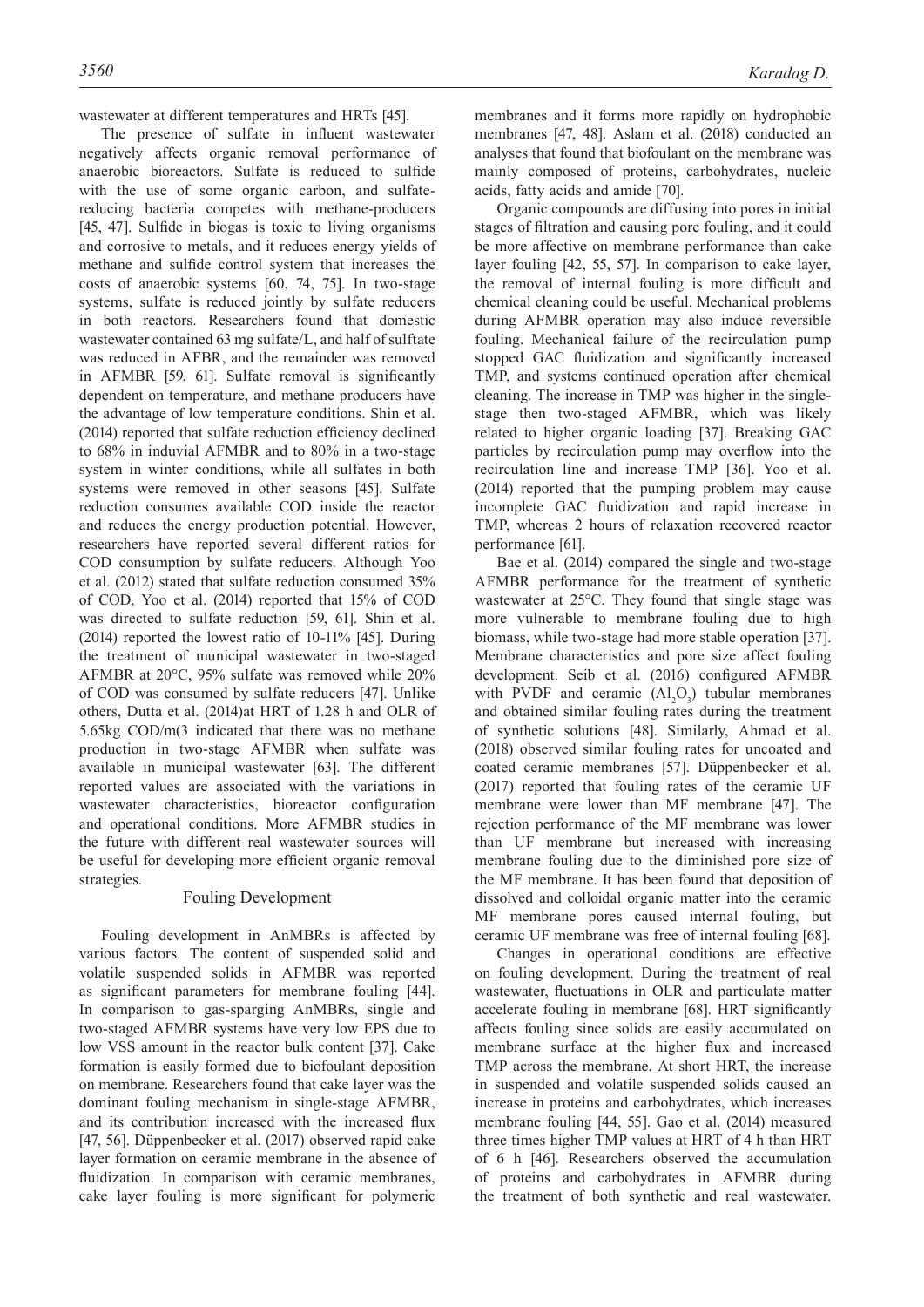Although operation at short HT creates elevated stress on biomass and caused an increase in accumulation of proteins and carbohydrates, AFMBR systems contain fewer foulants compared to gas-sparging MBRs [37, 55]. During the treatment of benzothiazole in a mesophilic IAFMBR, an adverse effect of higher benzothiazole concentration on membrane fouling was observed [67]. Kim et al. (2016) applied the AFMBR for MFC effluent at relatively short HRTs of 1.4 to 3.8 h and did not obtain any increase in fouling, but accumlation of solids inside the reactor slightly increased TMP [66].

In comparison to mesophilic conditions, low temperature accelerates membrane biofouling. Membranes suffer from severe fouling at lower temperatures because of decreased biodegradation rates, reduced back-transport of fouling materials from the membrane surface, increased viscosity, and higher deflocculation rate [15, 76]. Reduction of temperature from 35ºC to 25ºC did not cause important fouling on AFMBR, but there was severe fouling at 15ºC [50]. Similarly, membrane fouling increased TMP six times when temperature was decreased from 15ºC to 10ºC during the treatment of domestic wastewater by twostaged AFMBR [61]. At ambient conditions relaxation can be useful for fouling mitigation, but its effect is decreased at lower temperatures. Yoo et al. (2014) reported that the reactor was operated foul-free in the long term at 25ºC without chemical cleaning [61]. Then temperature steadily decreased until 10ºC, while efficiency of relaxation reduced and TMP increased sharply. For efficient operation of AFMBR at lower temperatures, operation of AFMBR at lower flux would be useful.

# Fouling Mitigation

Relaxation has been commonly used to mitigate fouling in membrane systems. In an AFMBR operation, TMP returned to its previous level after 2 h membrane relaxation period at 25ºC [61]. Shin et al. (2014) operated the reactor for 485 days without chemical cleaning with the help of GAC fluidization and relaxation [45]. Yoo et al. (2012) the average effluent chemical oxygen demand and biochemical oxygen demand concentrations of 25 and 7 mg/L yielded corresponding removals of 84% and 92%, respectively. Also, near complete removal of suspended solids was obtained. Biosolids production, representing 5% of the COD removed, equaled  $0.049$  g VSS/g BOD<sub>5</sub> operated the AFMBR continuously for 192 days while other researchers operated over 310 days without the need for fouling control [45, 59, 61]. However, membrane relaxation was effective for only a limited period if there was irreversible fouling [61, 63]. When membrane relaxation alone is not effective, it could be combined with other methods. Researchers reported that periodic maintenance cleaning and membrane relaxation effectively reduce fouling rate [48, 55]. Applying chemical cleaning is effective in mitigating irreversible fouling, while applied chemicals have been reported without adverse influence on biological activity in AFMBR [61,70]. Aslam et al. (2018) compared the performances of physical cleaning, maintenance cleaning and recovery cleaning on fouling mitigation. Recovery cleaning achieved the highest 93% permeability recovery while maintenance cleaning had 81% improvement. Mechanical cleaning was quite lower than other two methods with 58% efficiency [70]. These figures indicate that recovery cleaning was very successful for the removal of biofoulants. In the absence of fluidizing materials the development of fouling accelerates and severely affects membrane performance. It has been reported that liquid recirculation alone, even at high recirculation flow rate (15 L/min), was not effective in reducing membrane fouling [43]. Researchers stated that fluidization of materials is very efficient in reducing membrane fouling and enables long-term AFMBR operation without significant membrane fouling [53, 57, 59, 66].

The addition of fluidized solid materials creates strong shear force in the reactor and mitigates fouling that is accompanied mainly by mechanical scouring. Characteristics of membrane and fluidized materials play different roles in fouling control. In comparison to hollow-fiber membranes, mechanical scouring is more efficient on flat-sheet membrane due to better access of fluidized materials to membrane surface [41]. Wang et al. (2018) indicated that sphericity is less effective than the size of fluidized material on fouling mitigation efficiency [77]. Higher sphericity enhances fouling mitigation media, and particle sphericity is a negligible factor in the energy efficiency of fouling control. On the other hand, the size of solid particles is more efficient than density on effective fouling mitigation by mechanical scouring [42]. Cahyadi et al. (2017) performed a detailed study on hydrodynamics in AFMBR and found that both water and particle velocities move non-uniform vertically and laterally, and this causes non-uniform distribution of fouling across the membrane [35]. Efficient fouling management calls for determining fouling mechanisms and selecting proper fluidized solid material. Researchers have proposed a model to predict dominant fouling mechanisms by assessing fouling resistance caused by cake formation and pore blocking separately [41, 42]. The model fit well to the experimental data obtained with a lab-scale AFMBR operated during 250 days under different operational conditions. The model is useful for determining the dominant fouling mechanism and to select optimum fluidized material for effective foulant mitigation.

# Using Fluidized Solid Materials for Fouling Mitigation

So far, various fluidized solid materials have been used in AFMBR studies. With efficient scouring effect, glass beads are successful in mitigating cake layer from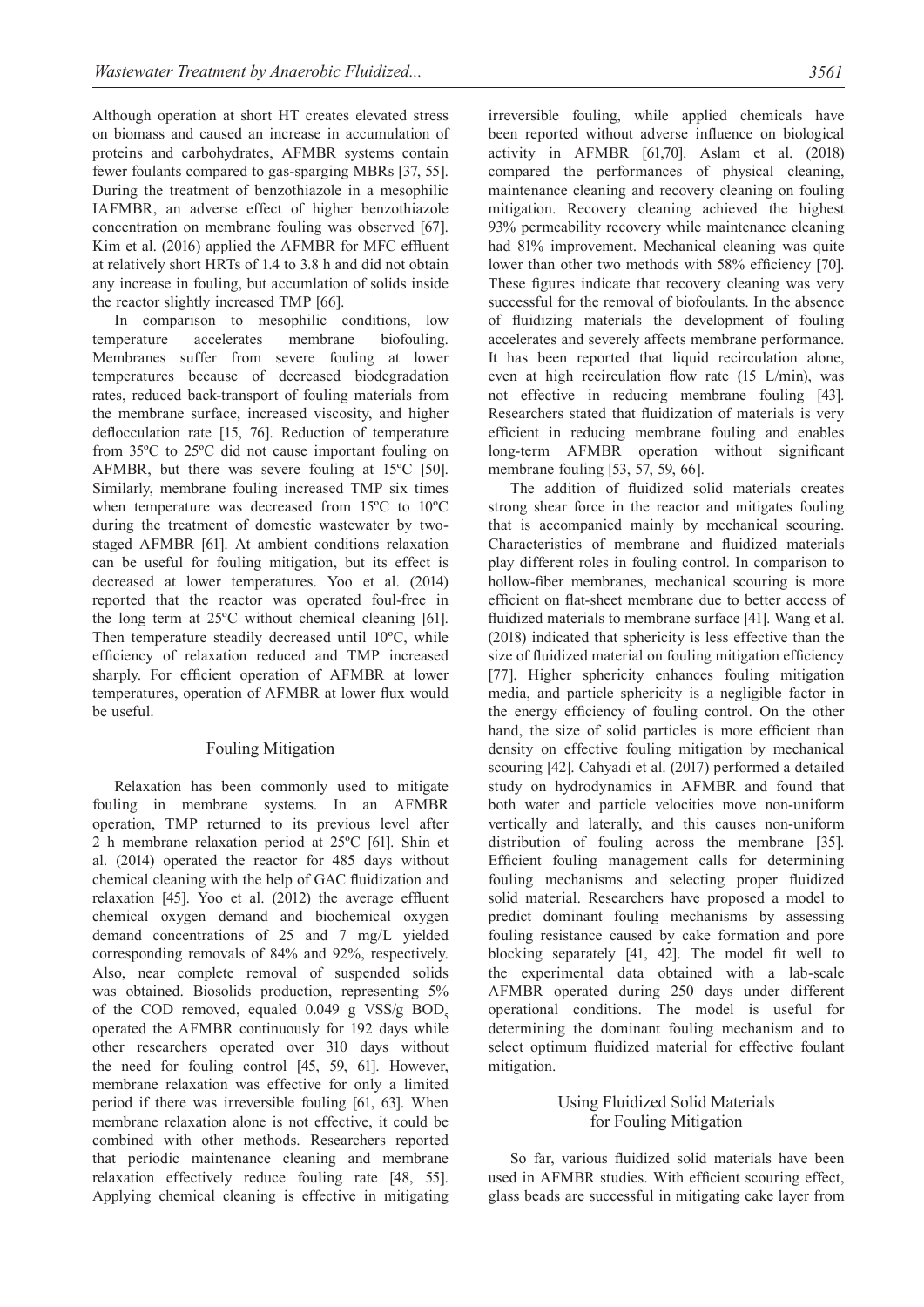ceramic membranes and providing higher run-time in two-stage AFMBR. Glass beads with a diameter of 1.5 mm and 74% bed voidage have been proposed for efficient treatment of municipal wastewater [47]. Polyethylene terephthalate (PET) beads have advantages of uniform spherical shape, low specific gravity and less energy demand [40, 42]. A comparative study revealed that the addition of PET to gas flowing decreases the fouling rate and achieves 30% more TMP reduction efficiency compared to gas sparging only. In comparison to gas sparging alone, the addition of PET reduces the gas sparging rate by 67% and energy consumption by 90% during the fouling mitigation from PVDF hollow-fiber membranes [40]. Researchers have reported that single PET was not efficient on the mitigation of fouling caused by organic colloids, but the addition of gas sparging to PET recirculation increases performance. In their study, Aslam et al. (2014) compared the performance of silica, GAC and PET beads. Smaller fresh GAC particles provided the best fouling mitigation efficiency, whereas silica particles and PET beads demonstrated similar results to pre-adsorbed GAC. Moreover, silica particles consumed more power for fluidization because of their higher specific gravity [43]. In comparison to silica, PET performed better mechanical souring of fouling due to bigger size [42]. Different mechanisms play roles alone or synergistic in fouling mitigation by activated carbon in AFMBR. Great surface area of activated carbon enables adsorption of various pollutants and development of biofilm for biodegradation of pollutants, but mechanical scouring is the dominant factor in fouling mitigation. When freshly activated carbon is used, membrane fouling is reduced, whereby both adsorption and mechanical scouring but relative benefit of each factor depends on operation time. In early stages adsorption is effective at fouling mitigation and its effect is higher at smaller GAC size [43]. However, fresh particles are saturated within 1 h and mechanical scouring becomes a dominant mechanism in AFMBR [51, 43]. However, fouling is mainly controlled by mechanical scouring and its impacts increase with size in the case of pre-adsorbed activated carbon.

In AFMBR operation, significant removal of pharmaceuticals and organics from domestic wastewater was obtained due to higher sorption capacity [63]. On the other hand, GAC fluidization also improved runtime of AFMBR operation and enhanced critical flux by about 46-50% [64, 57]. Fouling mitigation performance of GAC is also affected by membrane properties. Researchers achieved 55% and 120% longer run-times during the treatment of primary wastewater by using ceramic and polymeric membranes, respectively [48]. It has been found that the addition of little biogas into fluidization of GAC with liquid recirculation was very efficient at all HRTs tested and it also extended the membrane fouling time by 2.1 times [53]. In general, adsorption capacity and scouring effect are surged by higher GAC dosages and packing ratio. Researchers concluded that contents of both EPS and SMP in mixed

liquor in the reactor and development of cake layer on the membrane decreased with the increase in GAC dosage [46]. Aslam et al. (2014) investigated the effect of packing ratio of GAC on AFMBR performance [43]. They found that 70% packing ratio did not achieve more fouling mitigation than 50% packing ratio for all GAC sizes tested. Besides, higher packing ratio increased energy demand in AFMBR operation. Therefore, assessment trade-off between fouling mitigation and energy consumption should be done for the selection of optimum packing ratio during AFMBR design. Placing hollow-fiber membranes also affects fouling mitigation success. GAC size is important on optimal hollow-fibre spacing and it is more significant on cake layer fouling reduction at longer spacing. Large GAC particles, higher packing ratio and 3-5 mm hollow fibre spacing were recommended as being beneficial for efficient fouling mitigation [51].

The size of GAC particles plays a critical role on fouling control and treatment performance of AFMBR. In general, scouring is more efficient with large GAC, while adsorption is higher with smaller particles [33, 56]. Wang et al. (2016) compared three GAC sizes of 1.20 mm, 1.85 mm and 2.18 mm, and found that the smallest particle provided decreased scouring efficiency while larger particles had similar fouling mitigation performance [78]. In their study, Hu and Stuckey (2007) examined the effects of PAC and GAC on flux changes and treatment efficiency [49]. PAC achieved higher membrane flux and lower TMP with 22.4% higher COD removal efficiency, while there was no significant improvement in the reactor with GAC. Cake layer was removed by scouring from membrane surface, and sorption of dissolved organics improved the fouling control. Wu et al. (2014) monitored how the relatively bigger foulant flocs were easily removed from the membrane with the help of GAC scouring [79]. On the other hand, fine GAC particles have an insignificant effect on mechanical scouring, especially if the size is less than 0.5 mm [41].

Releasing small GAC particles due to abrasion accelerates membrane fouling and causes a decline in membrane filtration performance. At the same time, microbial flocs and large colloidal aggregates in the reactor could be broken with the collision of fluidized solids [79]. Shin et al. (2016) reported that pore clogging with fine particles was more significant than membrane damage on fouling development [72]. The deposition of fine carbon particles on the membrane surface increases irreversible fouling and reduces fouling mitigation efficiency [73, 80]. Researchers found that GAC particles of less than 0.5 mm have more contribution on cake formation on membrane surface [41]. Pore blockage due to entrapped particles cause a black colour on membrane surface and cannot be easily removed by chemical cleaning [65, 72]. During the treatment of organics, the development of fine GAC particles needs to be avoided since GAC particles have higher affinity to organic pollutants and they become stronger foulants on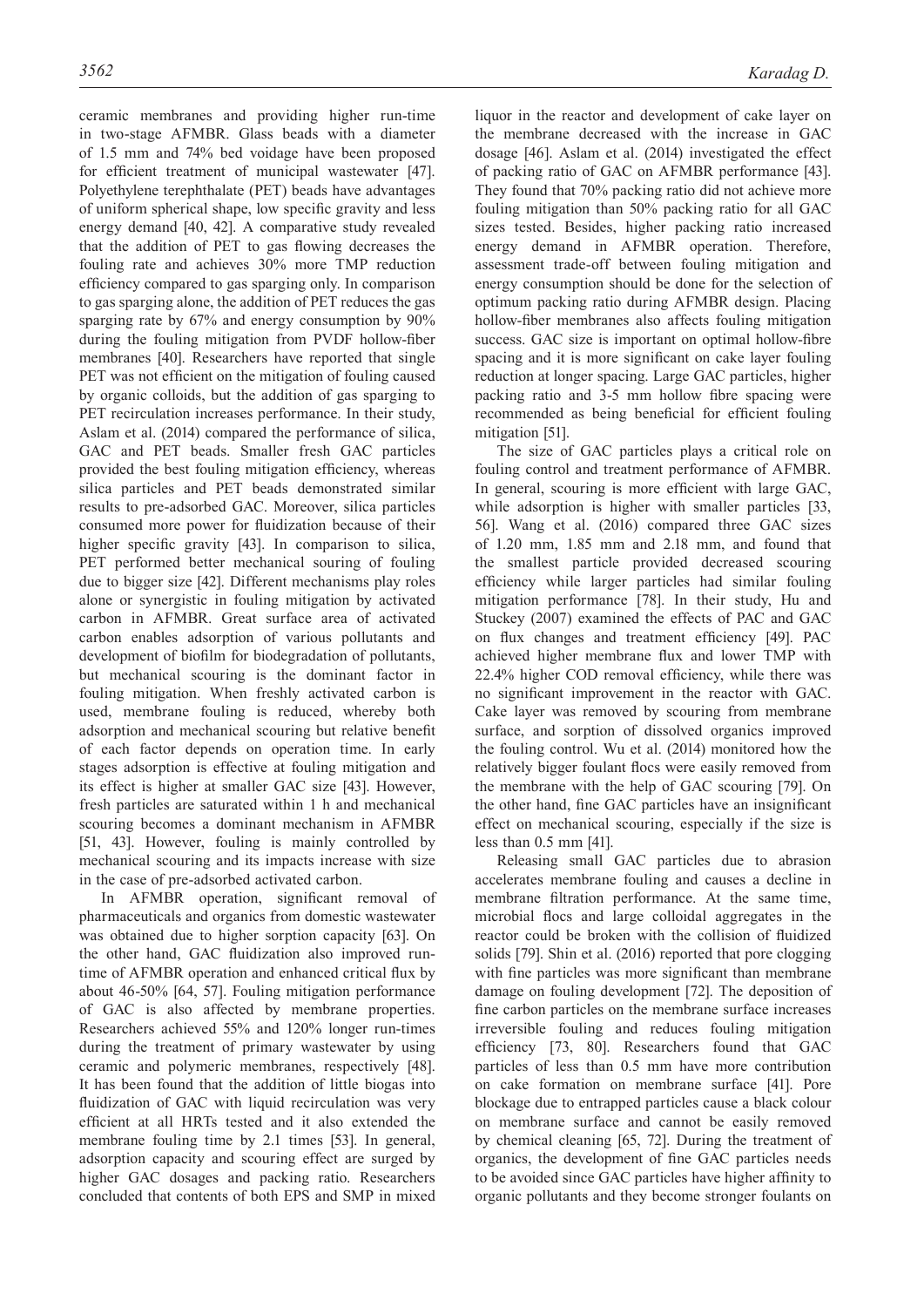membrane pores together [51]. Although large fluidized particles are very effective on fouling mitigation by scouring, they induce more damage on membrane integrity than small particles.

Loss in membrane integrity due to the direct contact of fluidized solids with membrane surface is a major concern that reduces membrane lifetime and increases cost. Membrane damage by fluidized materials is severe in the early stage of filtration during the absence of cake layer [51]. Shin et al. (2016) developed a simple procedure to control the integrity of hollow-fiber membranes in a short time. Test results highlighted how the integrity of membranes manufactured with the same materials and processes varies considerably between manufacturers [65]. Contradictory results about the effect of fluidized materials on membrane integrity have been released. Some researchers have reported that PET and GAC did not cause damage to hollowfiber membranes [40, 54]. However, Shin et al. (2016) operated a pilot-scale AFMBR configured with PVDF hollow-fiber membranes for more than two years and highlighted how GAC induced considerable damage to membrane [65]. Interestingly, the extent of damage was significantly related to the membrane position in the reactor. Continuous physical contact with larger and more densely packed GAC particles created more severe damage in the bottom of the membrane. Additionally, damage to the rear of the reactor is bigger than the middle or front of the reactor due to higher upflow velocity created by short-circuiting by fluid. The most harmful damage to membranes was reported with the use of glass beads. Fluidized glass beads damaged all the ceramic membranes tested by abrasion, and the extent of damage differs among the membranes [47, 68]. In the case of MF, 75% of the initial thickness of active layer was removed. Although the active layer of UF was seriously damaged, soluble COD removal performance did not significantly change with the help of filtration by support membrane. Researchers indicated that ceramic  $Al_2O_3$  MF membrane with pore size of  $0.1 \mu m$  had no damage and is a promising alternative for AMBR configuration. Comparative studies have revealed that large GAC particles have greater impact on membrane damage. Shin et al. (2016) found that large GAC particles (2.0-4.0 mm) induced greater damage on membrane and increased pore sizes of membranes five times higher than small particles [72]. Similarly, larger glass beads (1.5 mm) caused more severe damage than small beads (0.8-1.2 mm) [68].

# Microbial Community

During the treatment of wastewater by anaerobic community, organic matters are converted to biomass, methane-rich biogas and volatile fatty acids. The rich microbial community and higher biomass amount provide better treatment efficiency while organic removal in AFMBR could be insufficient in the case

of limited biomass. Real wastewater may contain high TSS and VSS while biomass production is higher than synthetic wastewater. In AFMBR systems, bulk VSS amount is relatively low since most biomass is grown as biofilm on GAC particles. AFMBR systems have the advantage of less sludge production than other biological systems. VSS concentration in gas-sparging anaerobic MBRs reported over 5000 mg/L, whereas AFMBR has a much smaller VSS amount of about 500 mg/L in AFMBR [55, 81]. Additionally, comparing biomass production per unit COD<sub>reduced</sub> amount indicates that AFMBR is favorable over other MBR systems. Yoo et al. (2012) the average effluent chemical oxygen demand and biochemical oxygen demand concentrations of 25 and 7 mg/L yielded corresponding removals of 84% and 92%, respectively. Also, near complete removal of suspended solids was obtained. Biosolids production, representing 5% of the COD removed, equaled 0.049 g VSS/g BOD(5 indicated that biomass amount was  $0.031$  g VSS/g COD<sub>removed</sub>, which is onetenth the aerobic system [59]. Bae et al. (2014) obtained 0.002-0.003 gVSS/gCOD<sub>removed</sub> with single- and twostage AFMBR application on low-strength wastewater [37]. Other researchers have reported lower biomass production of less than  $0.05$  g VSS/g COD<sub>removed</sub> in different AFMBR systems, which are lower than other MBR systems [58, 61, 63, 70, 82].

Bioreactor configuration and variations in operational parameters are influential on biomass growth. More portion of organic matter is directed to biomass growth at long HRT, whereas VFAs are accumulated when AFMBR is operated on short HRT [46]. At low temperature the amount of sludge is higher and VFAs are accumulated in AFMBR since hydrolysis of colloidal materials and complex organics are slower [45, 61]. On the other hand, researchers have obtained steady improvement in microbial acclimation and reactor performance with the increase in operational temperature [45]. GAC has high surface area and is a more favorable place for methane producers than the bulk liquid. More of the active biomass was found attached on GAC particles in AFMBR, and biofilm has high resistance against the changes in environmental conditions [59, 37]. During the operation of AFMBR at short HRT, bulk VSS may wash out easily, but attached biofilm stayed on GAC surface and provided higher treatment efficiency. Biofilm contains diverse microorganisms, and methanogens are very sensitive to changes in temperature. Hydrogenconsuming methanogens favour psychrophilic conditions and their abundance significantly increased when temperature was reduced from 25ºC to 10ºC, and acetate-consuming methanogens are found to be rate-limiting on organic degradation from domestic wastewater [50]. During the treatment of benzothiazole in IAFMBR, acetotrophic methanogens were always dominant; however, the ratio of hydrogenotrophic methanogens increased from 8.7% to 16.9% with the increase in organic loading [67].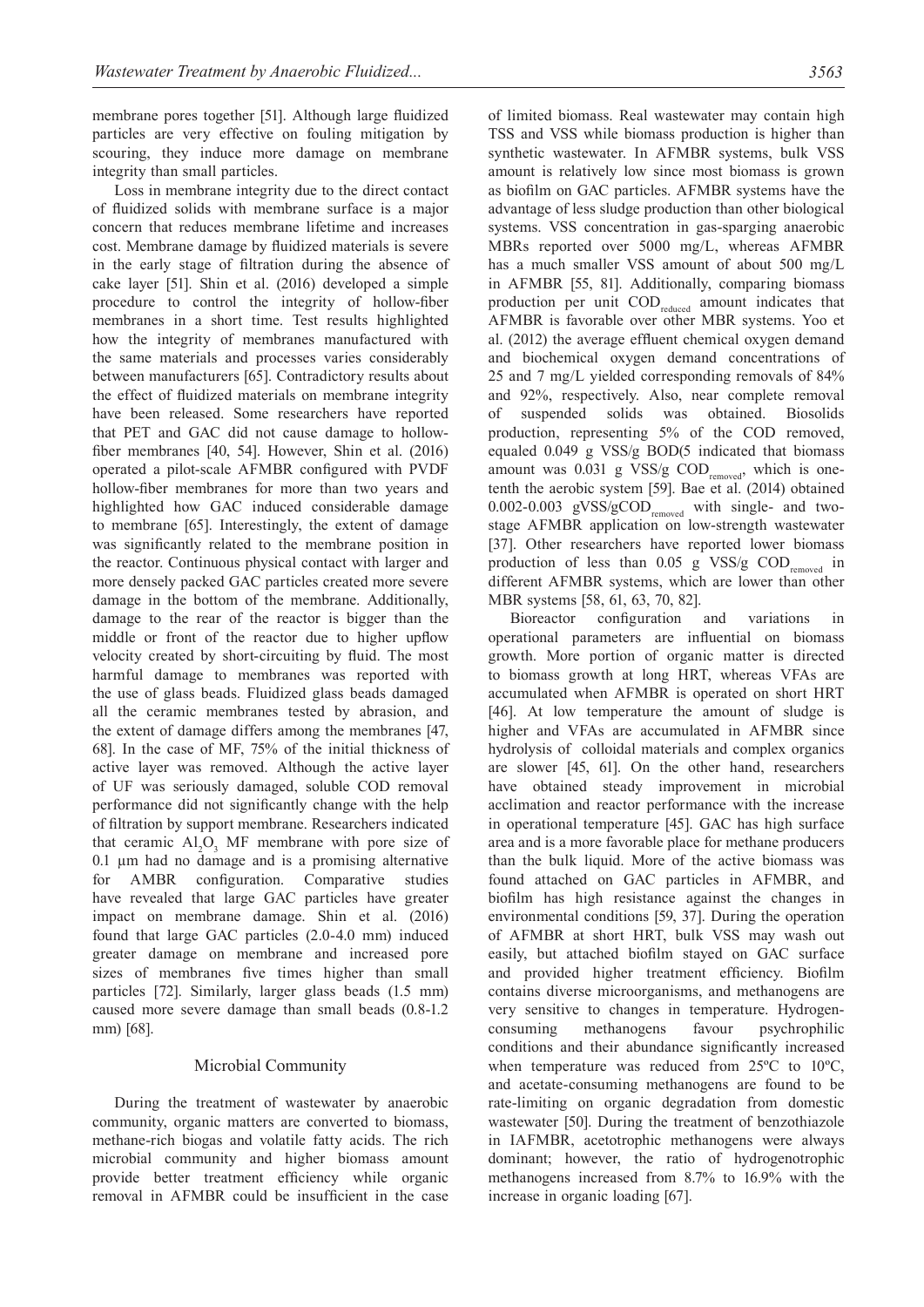Anaerobic reactors are dominated mainly by a few bacterial communities and have greater richness than archea in AFMBR [12, 83]. The microbial community on GAC and in suspended sludge within AFMBR could be different. Clostridium, Bacteroides, Cytophaga, Geobacter and Trichococcus were relatively dominant in microbial biomass, while Methanosaeta, Methanobacteriu and Methanospirillum were abundant in the archaeal community during the treatment of synthetic wastewater [12, 67]. Among them, Methanosaeta favours living on GAC and produces methane by acetate consumption. However, changing feed to domestic wastewater altered microbial diversity in AFMBR due to continuous feeding of microorganisms with wastewater. Clostridium is active in degrading complex organics, and it was dominant in IAFMBR treating benzothiazole at all conditions, but its relative abundancy decreased at lower HRT. At the same time, acetotrophic methanogens increased with the reduction in hydrogenotrophic methanogens while it decreased when HRT was reduced from 24 h to 12 h [69]. Cheng et al. (2018) found that Methanosaeta was dominant on GAC while Methanosaeta, Methanomethylovorans, and Methanosarcina were abundant in suspended sludge [44]. Arcobacter, Bacteroides, Parabacteroides, and Aeromonas were dominant in AFMBRs [54]. Li et al. (2017) indicated that Pseudomonas were abundant and very effective in the treatment of benzothiazole in a mesophilic IAFMBR [67]. Compared to the bacterial community, archaeal diversity is almost the same in all operational conditions. Aslam et al. (2018) identified many different bacteria in both bulk and GAC surface [70]. Among them, Proteobacteria are associated with the development of biofilms on the fluidized GAC particles, and Firmicutes accelerate biofouling. Geobacter- and sulfate-reducing bacteria are more abundant on GAC than reactor fluid during the treatment of domestic wastewater [52, 54]. The presence of Geobacter is related to the extracellular electron transfer for acetoclastic methanogens and induced abundance of Methanothrix, which is an acetoclastic methanogen in AFMBR [54].

# Energy Requirement and Production

The major advantage of AFMBR is less energy consumption than other MBR systems. Researchers reported that single and even two-stage AFMBR systems require lower energy than biogas-sparging AnMBRs [36, 55]. Ye et al. (2016) estimated operational energy demand as  $0.06$  kW h m<sup>-3</sup>, which is about onetenth the requirement of other AnMBRs [54]. In AFMBR systems, energy demand is mainly related to fluidization of materials and this could be higher by up to 95% of total energy consumption [47]. Hydraulic headloss associated with membrane permeation and piping headloss also contribute to energy consumption, and the majority of headloss resulted from minor losses in conduit connections. The combination of narrower membrane tube diameter, multiple membrane tubes, and additional hose bends and connections for multiple membranes has resulted in higher headloss in polymeric systems [48]. Energy demand for permeate pumping from MF was found to be higher than UF due to clogging [47]. Increasing cross-flow considerably increased energy usage, and Seib et al. (2016) indicated that energy consumption during high crossflow (3-5 m/s) operation was at least 30 times greater than low crossflow (0.018-0.3 m/s) operation [48]. Membrane material could be another factor in energy usage, and ceramic membranes have less headloss than polymeric membranes, since ceramic modules have a single membrane tube.

In two-stage systems, AFMBR is mostly operated with AFBR. In AFMBR operation solid materials are completely fluidized to cover membrane surface, but AFBR is operated under incomplete fluidization. Moreover, a small amount of additional electrical energy is used for AFMBR permeate pumping. Researchers compared the energy demands for both reactors and reported different values. Bae et al. (2013) calculated three-fold higher energy usage for AFMBR than AFBR, but Shin et al. (2014) reported 10 times higher energy consumption for AFMBR [45, 60]. This difference is associated with the variations in specific gravity of GAC and fluidization ratios. Higher material size, packing ratio and specific gravity require higher recirculation flow rate and energy consumption [39]. Düppenbecker (2017) reported that increasing the size of glass beads from 1 mm to 1.5 mm increased energy consumption by about 25% [68]. In the study of Aslam et al. (2014), they concluded that energy requirement for GAC fluidization grows exponentially with the increase in particle size, and larger materials with lower specific gravity provide more energy efficiency in fouling mitigation [43].

AFMBR systems can be operated in a more energyefficient way by converting methane to electricity. Various energy recovery ratios have been estimated for different AFMBR systems. Aslam et al. (2017) calculated that produced methane has 5.8 more energy potential than that required for the operation [55]. In a different study by Aslam et al. (2018), energy content of methane produced in AFMBR was predicted to be 9.8 times more than operational requirement [70]. Yoo et al. (2014) estimated that energy potential of gaseous and dissolved methane from domestic wastewater with influent COD of 235-300 mg/L is 3.7 times higher than energy demand for AFBR+AFMBR at 10ºC [61]. Ren et al. (2014) operated MFC and AFMBR together and estimated that energy produced by only MFCs  $(0.0197 \text{ kWh/m}^3)$  is theoretically sufficient to meet the energy demand in a two-stage system (0.0186 kWh/m<sup>3</sup>) [62]. Similarly, Kim et al. (2016) produced sufficient energy in MFC operation to supply pumping energy of AFMBR [66]. However, other researchers have found that energy content of gaseous methane can offset between 30% to 64% of total energy consumption in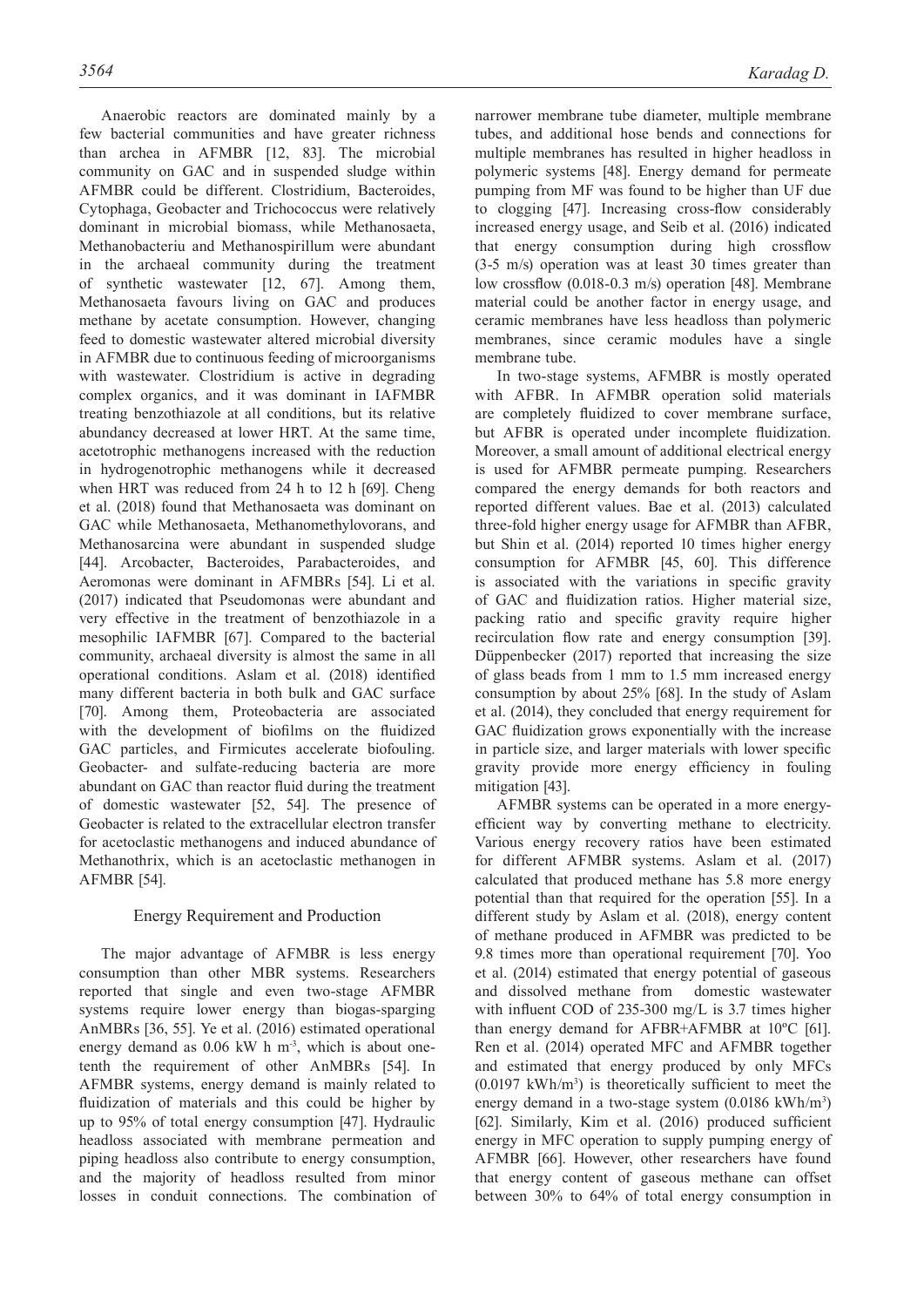different AFMBR systems [48, 60, 68]. The variations in energy consumption and recovery values are related to the different headloss in reactor components and varied methane production efficiencies from different operational conditions. In relation to energy recovery in AFMBR, loss of dissolved methane in liquid phase is a big concern. The amount of methane loss is increasing at lower operational temperatures. Researchers calculated that the proportion of dissolved methane in winter (61%) was higher than in autumn (28%) [45]. Gao et al. (2014) found that dissolved CH4 increased slightly from 21.6% at 35ºC to 28.6% at 25ºC, but a considerable increase was at 15ºC with to 45.2% [50]. Researchers predicted that 43-50% of the total methane left the reactor dissolved in the permeate during the treatment of domestic wastewater [47, 68]. Future studies should focus for the development of new applications to improve the energy efficiency of AFMBR operations.

#### **Conclusions**

Anaerobic fluidized membrane bioreactors can be operated in the modes of single-stage or two-stage for the treatment of wastewater. AFMBR systems have shown great performance for effective removal of pollutants and efficient fouling mitigation. The development of fouling in AFMBR is associated with bioreactor configuration, membrane properties and operational conditions. Fluidized solid particles remove foulant from membrane mainly by mechanical scouring along with the contributions of adsorption and biodegradation mechanisms. The effective operation of AMBR systems has been proven on domestic wastewater and some industrial wastewater, while future studies need to use different feed wastewater. In the case of GAC usage, biodegradation of pollutants is very effective and microbial diversity is significantly affected by the changes in operational conditions. The results of this review indicate that future efforts should be directed to the treatment of different industrial wastewater and recovery of dissolved methane to extend the applications of self-energy-efficient AFMBRs.

#### **References**

- 1. LI Y., YAN F., LIU H., WANG Y., NIE H., JIANG H., QIAN M., ZHOU H. Influence of organic loading rate on the performance of a two-phase pressurized biofilm (TPPB) system treating food waste. Pol. J. Environ. Stud. **26** (5), 2047, **2017**.
- 2. GUNAY A., KARADAĞ D. Recent developments in the anaerobic digestion of olive mill effluents. Process Biochem. **50**, 1893, **2015**.
- 3. SKOUTERIS G., HERMOSILLA D., LÓPEZ P., NEGRO C., BLANCO Á. Anaerobic membrane bioreactors for wastewater treatment: A review. Chem. Eng. J. **198-199**, 138, **2012**.
- 4. SUHARTINI S., HEAVEN S., BANK C.J. Comparison of mesophilic and thermophilic anaerobic digestion of sugar beet pulp:Performance, dewaterability and foam control. Bioresour. Technol. **152**, 202, **2014**.
- 5. KARADAĞ D., KOROGLU O.E., OZKAYA B., CAKMAKCI M. A review on anaerobic biofilm reactors for the treatment of dairy industry wastewater. Process Biochem. **50**, 262, **2015**.
- 6. WALLACE J.M., SAFFERMAN S.I. Anaerobic membrane bioreactors and the influence of space velocity and biomass concentration on methane production for liquid dairy manure. Biomass Bioen. **66**, 143, **2014**.
- 7. KRZEMINSKI P., LEVERETTE L., MALAMIS S., KATSOU E. Membrane bioreactors – A review on recent developments in energy reduction, fouling control, novel configurations, LCA and market prospects. J. Membr. Sci. **527**, 207, **2017**.
- 8. ROSLI N.S., IDRUS S., NIK D.N., AHSAN A. Assessment of potential biogas production from rice straw leachate in upflow anaerobic sludge blanket reactor (UASB). Int. J. Smart Grid Clean Energy. **5** (3), 35, **2016**.
- 9. MUSA M.A., IDRUS S., MAN H.C., Daud N.N.N. Wastewater treatment and biogas recovery using anaerobic membrane bioreactors (ANMBRS): Strategies and achievements. Energies. **11** (1675) 1, **2018**.
- 10. FERRER J., PRETEL R., DURÁN F., GIMÉNEZ J.B., ROBLES A., RUANO M.V., SERRALTA J., RIBES J., SECO A. Design methodology for submerged anaerobic membrane bioreactors (AnMBR): A case study. Sep. Purif. Technol. **141**, 378, **2015**.
- 11. HU Y., WANG XC, NGO, H.H., SUN Q, YANG, Y. Anaerobic dynamic membrane bioreactor (AnDMBR) for wastewater treatment: A review. Bioresour. Technol. **247**, 1107, **2018**.
- 12. SEIB M.D., BERG K.J., ZITOMER D.H. Influent wastewater microbiota and temperature influence anaerobic membrane bioreactor microbial community. Bioresour. Technol. **216**, 446, **2016**.
- 13. CHEN L., GU Y., CAO C., ZHANG J., NG J.W., TANG, C. Performance of a submerged anaerobic membrane bioreactor with forward osmosis membrane for low-strength wastewater treatment. Water Res. **50**, 114, **2014**.
- 14. WANG K.M., JEFFERSON B., SOARES A., MCADAM E.J. Sustaining membrane permeability during unsteadystate operation of anaerobic membrane bioreactors for municipal wastewater treatment following peak-flow. J. Membr. Sci. **564**, 289, **2018**.
- 15. MARTINEZ-SOSA, D., HELMREICH, B., NETTER T., PARIS S., BISCHOF F., HORN H. Anaerobic submerged membrane bioreactor (AnSMBR) for municipal wastewater treatment under mesophilic and psychrophilic temperature conditions. Bioresour. Technol. **102** (22), 10377, **2011**.
- 16. IORHEMEN O.T., HAMZA R.A., TAY J.H. Membrane fouling control in membrane bioreactors (MBRs) using granular materials. Bioresour. Technol. **240**, 9, **2017**.
- 17. BAKONYI P., NEMESTOTHY N., SIMON V., BELAFI-BAKO K. Fermentative hydrogen production in anaerobic membrane bioreactors: A review. Bioresour. Technol. **156**, 357, **2014**.
- 18. MENG F., ZHANG S., OH Y., ZHOU Z., SHIN H.S., CHAE S.R. Fouling in membrane bioreactors: An updated review. Water Res. **114**, 151, **2017**.
- 19. MENG F., CHAE S.R., DREWS A., KRAUME M., SHIN H.S., YANG F. Recent advances in membrane bioreactors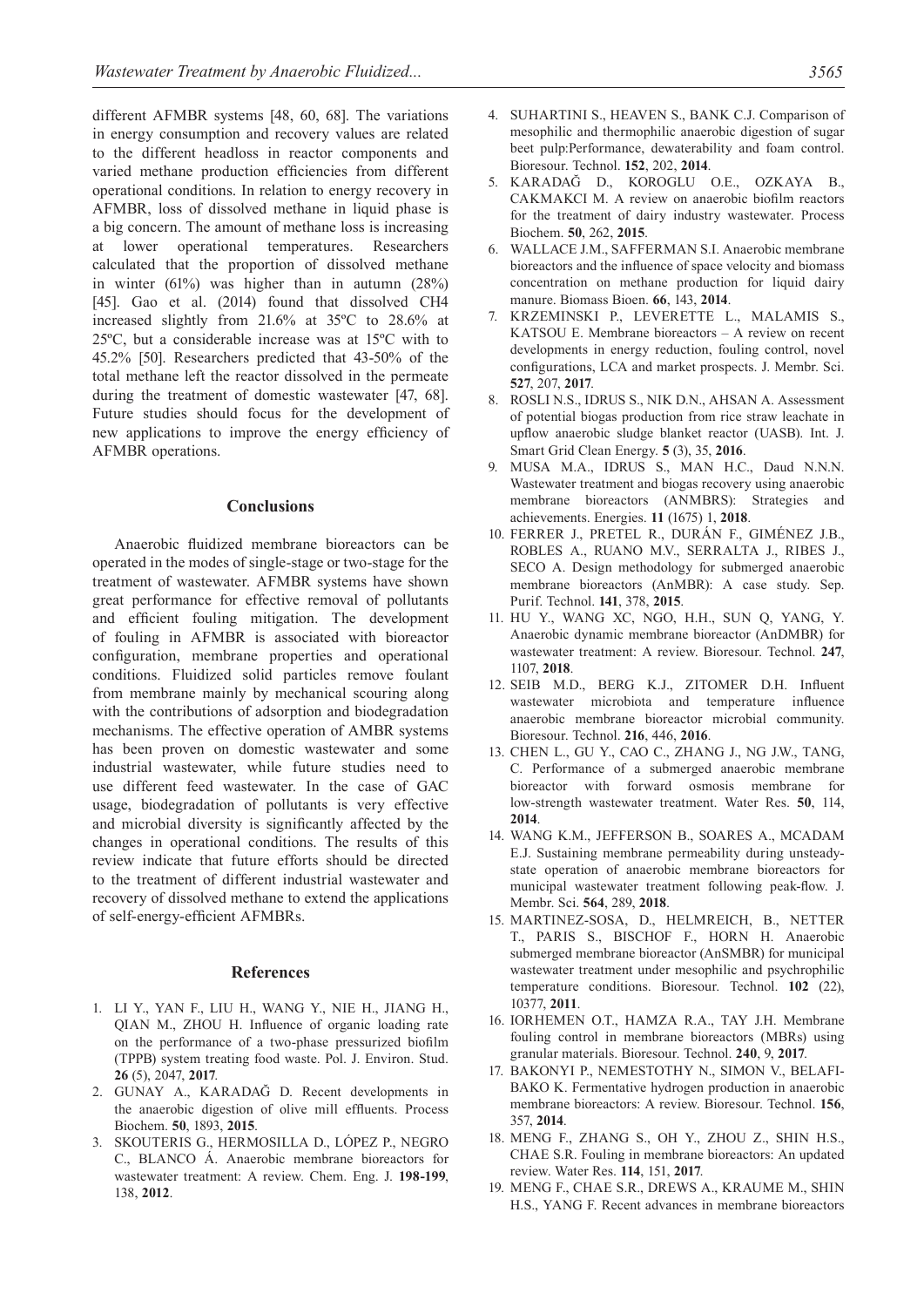(MBRs): membrane fouling and membrane material. Water Res. **43** (6), 1489, **2009**.

- 20. SHEN L.G., LEI Q., CHEN JR, HONG H.C., HE YM, LIN H.J. Membrane fouling in a submerged membrane bioreactor: Impacts of floc size. Chem. Eng. J. **269**, 328, **2015**.
- 21. GOUVEIA J., PLAZA F., GARRALON G., POLANCO F.F., PENA M. A novel configuration for an anaerobic submerged membrane bioreactor (AnSMBR). Long-term treatment of municipal wastewater under psychrophilic conditions. Bioresour. Technol. **198**, 510, **2015**.
- 22. CRONE B.C., GARLAND J.L., SORIAL G.A., VANE L.M. Significance of dissolved methane in effluents of anaerobically treated low strength wastewater and potential for recovery as an energy product: A review. Water Res. **104**, 520, **2016**.
- 23. LIN H., CHEN J., WANG F., DING L., HONG H. Feasibility evaluation of submerged anaerobic membrane bioreactor for municipal secondary wastewater treatment. Desalination **280** (1-3), 120, **2011**.
- 24. FOX R.A, STUCKEY D.C. The effect of sparging rate on transmembrane pressure and critical flux in an AnMBR. J. Environ. Manag. **151**, 280, **2015**.
- 25. ROBLES A, RUANO M.V, GARCÍA-USACH F., FERRER J. Sub-critical filtration conditions of commercial hollowfibre membranes in a submerged anaerobic MBR (HF-SAnMBR) system: the effect of gas sparging intensity. Bioresour. Technol. **114**, 247, **2012**.
- 26. KANG S.K., CHOO K.H. Why does a mineral oxide adsorbent control fouling better than powdered activated carbon in hybrid ultrafiltration water treatment? J. Membr. Sci. **355** (1-2), 69, **2010**.
- 27. YANG X.L., SONG H.L., LU J.L., FU D.F., CHENG B. Influence of diatomite addition on membrane fouling and performance in a submerged membrane bioreactor. Bioresour. Technol. **101** (23), 9178, **2010**.
- 28. TORRETTA V., URBINI G., RABONI M., COPELLI S., VIOTTI P., LUCIANO A., MANCINI G. Effect of powdered activated carbon to reduce fouling in membrane bioreactors: A sustainable solution case study. Sustainability, **5**, 1501, **2013**.
- 29. PRADHAN M., VIGNESWARAN S., KANDASAMY J., AIM R. BEN. Combined effect of air and mechanical scouring of membranes for fouling reduction in submerged membrane reactor. Desalination, **288**, 58, **2012**.
- 30. FU C., BI X., NG H.Y. Effects of bio-carriers on membrane fouling mitigation in moving bed membrane bioreactor. J. Membr. Sci. **499**, 134, **2016**.
- 31. BAGHERI M., MIRBAGHERI S.A. Critical review of fouling mitigation strategies in membrane bioreactors treating water and wastewater. Bioresour. Technol. **258**, 318, **2018**.
- 32. DING A., LIANG H., QU F., BAI L., LI G., NGO H.H., GUO W. Effect of granular activated carbon addition on the effluent properties and fouling potentials of membranecoupled expanded granular sludge bed process. Bioresour. Technol. **171**, 240, **2014**.
- 33. JOHIR M.A., SHANMUGANATHAN S., VIGNESWARAN S., KANDASAMY J. Performance of submerged membrane bioreactor (SMBR) with and without the addition of the different particle sizes of GAC as suspended medium. Bioresour. Technol. **141**, 3, **2013**.
- 34. CHEN C., GUO W., NGO H.H., LEE D.J., TUNG K.L., JIN P., WANG J., WU Y. Challenges in biogas production

from anaerobic membrane bioreactors. Renew. Energy. **98**, 120, **2016**.

- 35. CAHYADI A., YANG S., CHEW, J.W. CFD study on the hydrodynamics of fluidized granular activated carbon in AnFMBR applications. Separ. Purif. Technol. **178**, 75, **2017**.
- 36. KIM J., KIM K., YE H., LEE E., SHIN C. MCCARTY P.L., BAE J. Anaerobic fluidized bed membrane bioreactor for wastewater treatment. Environ. Sci. Technol. **45** (2), 576, **2011**.
- 37. BAE J., SHIN C., LEE E., KIM J., MCCARTY P.L., Anaerobic treatment of low-strength wastewater: A comparison between single and staged anaerobic fluidized bed membrane bioreactors. Bioresour. Technol. **165**, 75, **2014**.
- 38. SHIN C., BAE J. Current status of the pilot-scale anaerobic membrane bioreactor treatments of domestic wastewaters: A critical review. Bioresour. Technol. **247**, 1038, **2018**.
- 39. WANG J., ZAMANI F., CAHYADI A., TOH J.Y., YANG S., WU B., LIU Y., FANE A.G., CHEW J.W. Correlating the hydrodynamics of fluidized granular activated carbon (GAC) with membrane-fouling mitigation. J. Membr. Sci. **510**, 38, **2016**.
- 40. ASLAM M., CHARFI A., KIM J. Membrane scouring to control fouling under fluidization of non-adsorbing media for wastewater treatment. Environ. Sci.Pol. Res. 1-11, **2017**.
- 41. CHARFI A., ASLAM M., LESAGE G., HERAN M., KIM J. Macroscopic approach to develop fouling model under GAC fluidization in anaerobic fluidized bed membrane bioreactor. J. Ind. Eng. Chem. **49**, 219, **2017**.
- 42. CHARFI A., ASLAM M., KIM J. Modelling approach to better control biofouling in fluidized bed membrane bioreactor for wastewater treatment. Chemosphere, **191**, 136, **2018**.
- 43. ASLAM M., MCCARTY P.L., BAE J., KIM J. The effect of fluidized media characteristics on membrane fouling and energy consumption in anaerobic fluidized membrane bioreactors. Separ. Purif. Technol. **132**, 10, **2014**.
- 44. CHENG H.H., WHANG L.M., YI T.F., LIU C.P., LIN T.F., YEH M.S. Pilot study of cold-rolling wastewater treatment using single-stage anaerobic fluidized membrane bioreactor. Bioresour. Technol. **263**, 418, **2018**.
- 45. SHIN C., MACCARTY P.L., KIM J., BAE J. Pilot-scale temperate-climate treatment of domestic wastewater with a staged anaerobic fluidized membrane bioreactor (SAF-MBR). Bioresour. Technol. **159**, 95, **2014**.
- 46. GAO D.W., HU Q., YAO C., REN N.Q., WU W.M. Integrated anaerobic fluidized-bed membrane bioreactor for domestic wastewater treatment. Chem. Eng. J. **240**, 362, **2014**.
- 47. DÜPPENBECKER B., ENGELHART M., CORNEL P. Fouling mitigation in Anaerobic Membrane Bioreactor using fluidized glass beads: Evaluation fitness for purpose of ceramic membranes. J. Membr. Sci. **537**, 69, **2017**.
- 48. SEIB M.D., BERG K.J., ZITOMER, D.H. Low energy anaerobic membrane bioreactor for municipal wastewater treatment. J. Membr. Sci. **514**, 450, **2016**.
- 49. HU A.Y., STUCKEY D.C., Activated carbon addition to a submerged anaerobic membrane bioreactor: Effect on performance, transmembrane pressure, and flux. J. Environ. Eng. **133** (1), 73, **2007**.
- 50. GAO D.W., HU Q., CHEN Y., REN N.Q. Treatment of domestic wastewater by an integrated anaerobic fluidized-bed membrane bioreactor under moderate to low temperature conditions. Bioresour. Technol. **159**,193, **2014**.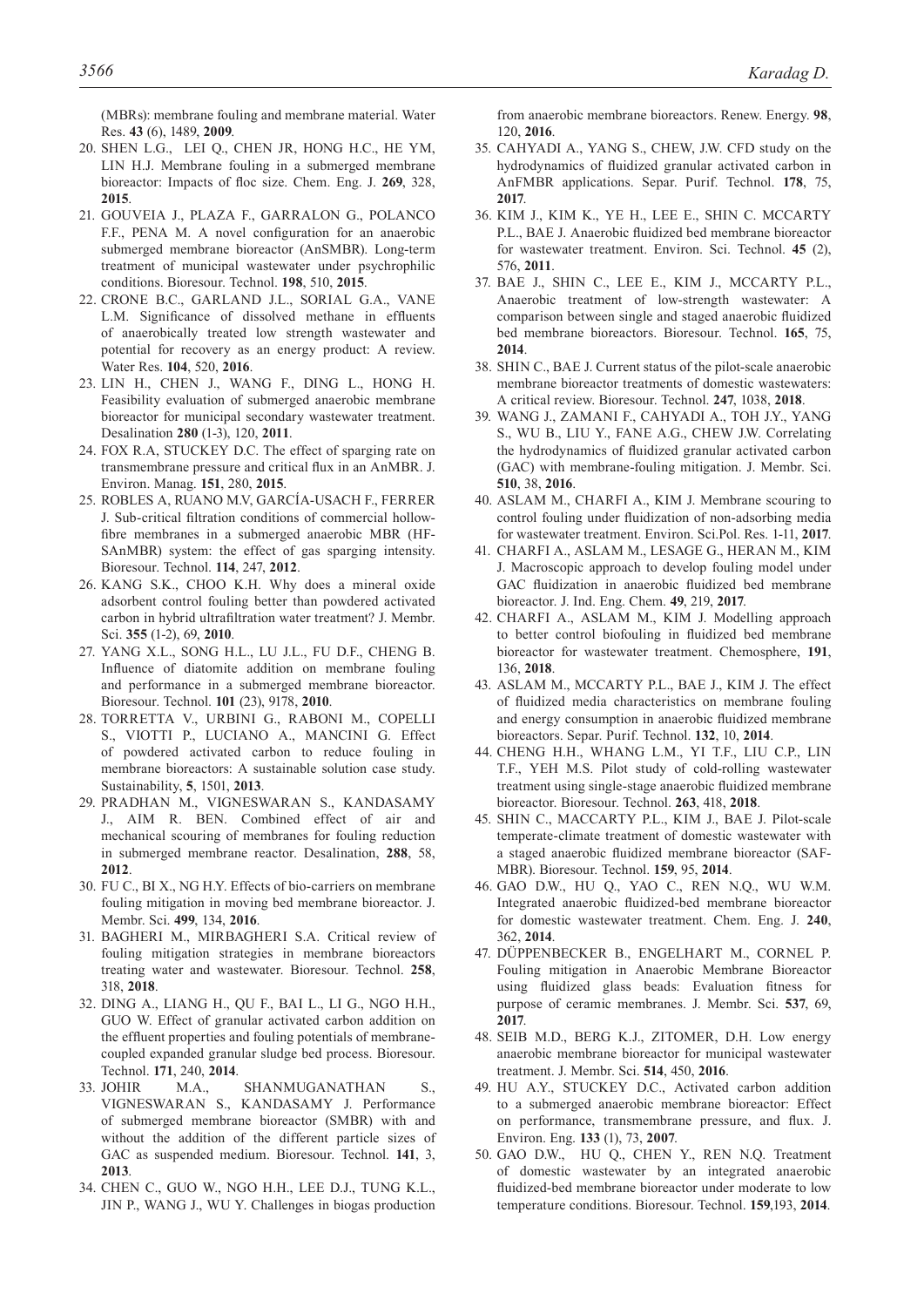- 51. WU B., WANG Y., LIM W., CHEW J.W., FANE A.G., LIU Y. Enhanced performance of sub merged hollow fibre microfiltration by fluidized granular activated carbon. J. Membr. Sci. **499**, 47, **2016**.
- 52. LABARGE N., YE Y., KIM K.Y., YILMAZEL Y.D., SAIKALY P.E., HONG P.Y., LOGAN B.E. Impact of acclimation methods on microbial communities and performance of anaerobic fluidized bed membrane bioreactors. Environ. Sci. Water Res.Technol. **6**, 1041, **2016**.
- 53. CHAIPRAPAT S., THONGSAI A., CHARNOOK B., KHONGRAKORN W., BAE J. Influences of liquid, solid, and gas media circulation in anaerobic membrane bioreactor (AnMBR) as a post treatment alternative of aerobic system in seafood industry. J. Membr. Sci. **509**, 116, **2016**.
- 54. YE Y., LABARGE N., KASHIMA H., KIM K.Y., HONG P.Y., SAIKALY P.E., LOGAN, B.E. An aerated and fluidized bed membrane bioreactor for effective wastewater treatment with low membrane fouling. Environ. Sci. Water Res. Technol. **2**, 994, **2016**.
- 55. ASLAM M., MCCARTY P.L., SHIN C., BAE J., KIM J. Low energy single-staged anaerobic fluidized bed ceramic membrane bioreactor (AFCMBR) for wastewater treatment. Bioresour. Technol. **240**, 33, **2017**.
- 56. WU B., LI Y., LIM W, LEE S.L., GUO Q., FANE A.G., LIUY. Single-stage versus two-stage anaerobic fluidized bed bioreactors in treating municipal wastewater: Performance, foulant characteristics and microbial community. Chemosphere **171**, 158, **2017**.
- 57. AHMAD R., ASLAM M., PARK E., CHANG S., KWON D., KIM J. Submerged low-cost pyrophyllite ceramic membrane filtration combined with GAC as fluidized particles for industrial wastewater treatment. Chemosphere **206**, 784, **2018**.
- 58. CHARFI A., PARK E., ASLAM M., KIM J. Particlesparged anaerobic membrane bioreactor with fluidized polyethylene terephthalate beads for domestic wastewater treatment: Modelling approach and fouling control. Bioresour. Technol. **258**, 263, **2018**.
- 59. YOO R., KIM J., MCCARTY P.L., BAE J. Anaerobic treatment of municipal wastewater with a staged anaerobic fluidized membrane bioreactor (SAF-MBR) system. Bioresour. Technol. **120**, 133, **2012**.
- 60. BAE J., YOO R., LEE E., MCCARTY P.L. Two-stage anaerobic fluidized-bed membrane bioreactor treatment of settled domestic wastewater. Water Sci. Technol. **68** (2), 394, **2013**.
- 61. YOO R.H., KIM J.H., MCCARTY P.L., BAE J.H.. Effect of temperature on the treatment of domestic wastewater with a staged anaerobic fluidized membrane bioreactor. Water Sci. Technol. **69** (6), 1145, **2014**.
- 62. REN L., AHN Y., LOGAN B.E. A two-stage microbial fuel cell and anaerobic fluidized membrane bioreactor (MFC-AFMBR) system for effective domestic wastewater treatment. Environ. Sci. Technol. **48** (7), 4199, **2014**.
- 63. DUTTA K., LEE M.Y., LAI W.W.P., LEE C.H., LIN A.Y.C., LIN C.F., LIN J.G., Removal of pharmaceuticals and organic matter from municipal wastewater using two-stage anaerobic fluidized membrane bioreactor. Bioresour. Technol. **165**, 42, **2014**.
- 64. LEE R., MCCARTY P.L., BAE J., KIM J., Anaerobic fluidized membrane bioreactor polishing of baffled reactor effluent during treatment of dilute wastewater. J. Chem. Technol. Biotechnol. **90** (3), 391, **2015**.
- 65. SHIN C., KIM K., MCCARTY P.L., KIM J., BAE J. Integrity of hollow-fiber membranes in a pilot-scale anaerobic fluidized membrane bioreactor (AFMBR) after two-years of operation. Separ. Purif. Technol. **162**, 101, **2016**.
- 66. KIM K.Y., YANG W., YE Y., LABARGE N., LOGAN B.E. Performance of anaerobic fluidized membrane bioreactors using effluents of microbial fuel cells treating domestic wastewater. Bioresour. Technol. **208**, 58, **2016**.
- 67. LI Y., HU Q., CHEN C.H., WANG X.L., GAO D.W. Performance and microbial community structure in an integrated anaerobic fluidized-bed membrane bioreactor treating synthetic benzothiazole contaminated wastewater. Bioresour. Technol. **236**, 1, **2017**.
- 68. DÜPPENBECKER B., KALE S., ENGELHART M., CORNEL P. Fluidized glass beads reduce fouling in a novel anaerobic membrane bioreactor. Water Sci. Technol. **76** (4), 953, **2017**.
- 69. LI Y., HU Q., GAO D.W. Dynamics of archaeal and bacterial communities in response to variations of hydraulic retention time in an integrated anaerobic fluidized-bed membrane bioreactor treating benzothiazole wastewater. Archaea, , ID 9210534, 1, **2018**.
- 70. ASLAM M., YANG P., LEE P.H., KIM J. Novel staged anaerobic fluidized bed ceramic membrane bioreactor: Energy reduction, fouling control and microbial characterization. J. Membr. Sci. **553**, 200, **2018**.
- 71. WANG J., WU B., LIU Y., FANE A.G., CHEW J.W. Monitoring local membrane fouling mitigation by fluidized GAC in lab-scale and pilot-scale AnFMBRs. Separ. Purif. Technol. **199**, 331, **2018**.
- 72. SHIN C., KIM K., MCCARTY P.L., KIM J., BAE J. Development and application of a procedure for evaluating the long-term integrity of membranes for the anaerobic fluidized membrane bioreactor (AFMBR). Water Sci. Technol. **74** (2) 457, **2016.**
- 73. WANG J., FANE A.G., CHEW J.W. Characteristics of non-spherical fluidized media in a fluidized bed-membrane reactor: Effect of particle sphericity on critical flux. Separ. Purif. Technol. **202**,185, **2018**.
- 74. AHMED W., RODRIGUEZ J. Modelling sulfate reduction in anaerobic digestion: Complexity evaluation and parameter calibration. Water Res. **130**, 255, **2018**.
- 75. SURMELI R.Ö., BAYRAKDAR A., MOLAEY R., CALLI B. Synergistic effect of sulfide and ammonia on anaerobic digestion of chicken manure. Waste Biomass Valor. 1, **2017**.
- 76. LIAO Y., BOKHARY A., MALEKI E., LIAO B. A review of membrane fouling and its control in algalrelated membrane processes. Bioresour. Technol. **264**, 343, **2018**.
- 77. WANG J., FANE A.G., CHEW J.W. Relationship between scouring efficiency andoverall concentration of fluidized granularactivated carbon (GAC) in microfiltration. Chem. Eng. Res. Des. **132**, 28, **2018**.
- 78. WANG J., WU B., YANG S., LIU Y., FANE A.G., CHEW JW. Characterizing the scouring efficiency of Granular Activated Carbon (GAC) particles in membrane fouling mitigation via wavelet decomposition of accelerometer signals. J. Membr. Sci. **498**, 105, **2016**.
- 79. WU B., WONG P.C.Y., FANE A.G. The potential roles of granular activated carbon in anaerobic fluidized membrane bioreactors: effect on membrane fouling and membrane integrity. Desalination Water Treat. **53** (6), 1450, **2014**.